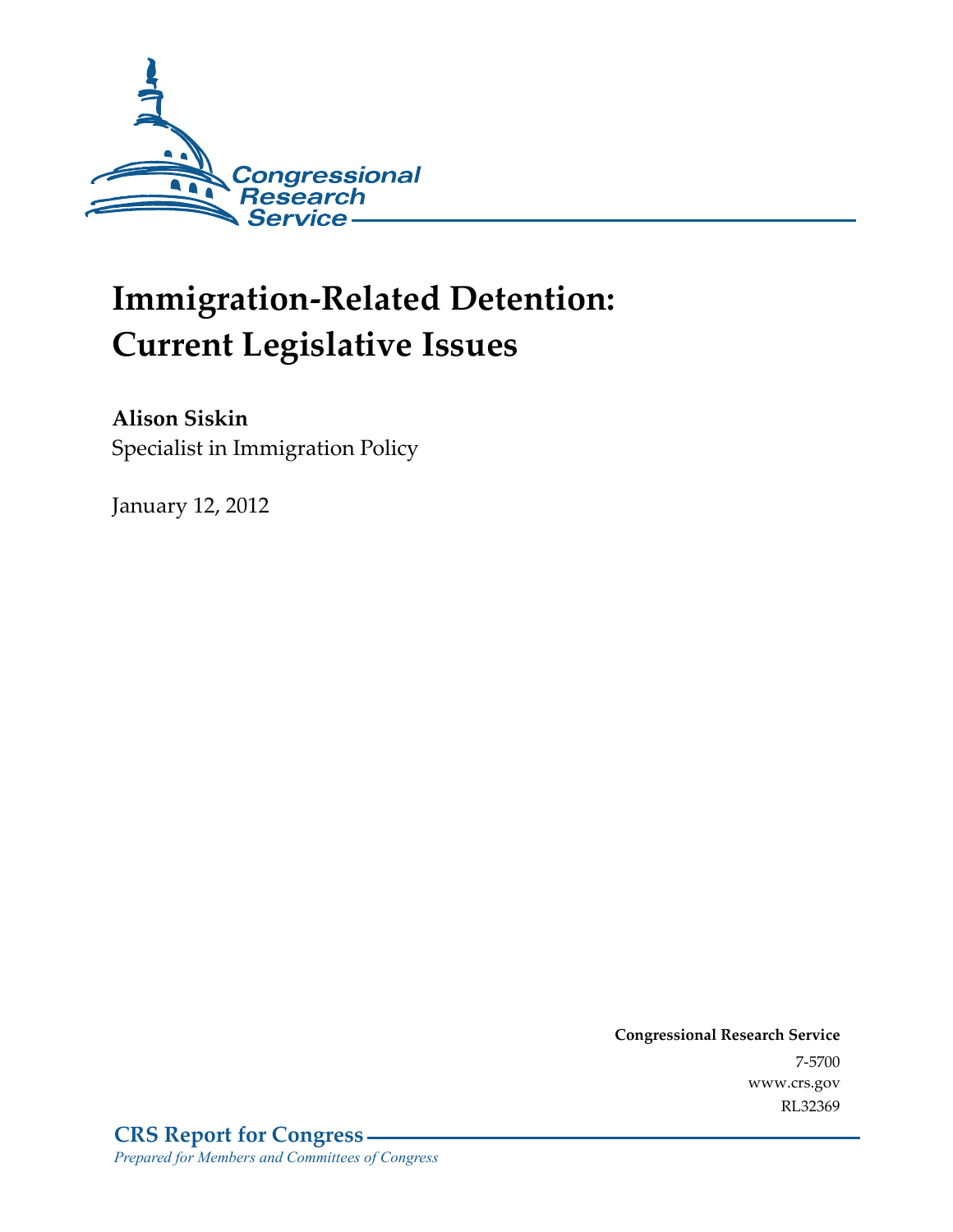## **Summary**

As Congress considers addressing some of the problems in the nation's immigration system, the detention of noncitizens in the United States may be an issue as Congress may chose to reevaluate detention priorities (i.e., who should be detained) and resources. Under the law, there is broad authority to detain aliens while awaiting a determination of whether the noncitizen should be removed from the United States. The law also mandates that certain categories of aliens are subject to mandatory detention (i.e., the aliens must be detained). Aliens subject to mandatory detention include those arriving without documentation or with fraudulent documentation, those who are inadmissable or deportable on criminal grounds, those who are inadmissable or deportable on national security grounds, those certified as terrorist suspects, and those who have final orders of deportation. Aliens not subject to mandatory detention may be detained, paroled, or released on bond. The priorities for detention of these aliens are specified in statute and regulations. As of December 13, 2011, on an average day in FY2012, 32,953 noncitizens were in Department of Homeland Security (DHS) custody.

There are many policy issues surrounding detention of aliens. The Illegal Immigrant Reform and Immigrant Responsibility Act of 1996 (IIRIRA) increased the number of aliens subject to mandatory detention, and raised concerns about the justness of mandatory detention, especially as it is applied to asylum seekers arriving without proper documentation. Additionally, as DHS increases its ability to identify aliens who are subject to removal from local jails in more remote locations, the nationwide allocation of detention space may become an issue.

The 108<sup>th</sup> Congress passed P.L. 108-458, the Intelligence Reform and Terrorism Prevention Act of 2004, directing the Secretary of DHS to increase the amount of detention bed space by not less than 8,000 beds for each year, FY2006 through FY2010; a total of 40,000 beds. Although Congress increased the bed space between FY2006 and FY2010, the number of beds only increased by approximately 12,000.

One bill related to immigration detention has received Congressional action in the  $112<sup>th</sup>$  Congress. H.R. 1932 was placed on the Union Calendar on October 17, 2011. After a removal order has been issued against an alien, the law provides that the alien subject to a final removal order be removed within 90 days, except as otherwise provided in the statute. Certain aliens subject to a removal order "may be detained beyond the removal period and, if released, shall be subject to [certain] terms of supervision." This provision had been interpreted as permitting indefinite detention where removal was not reasonably foreseeable, but in 2001, the U.S. Supreme Court in *Zadvydas v. Davis*, interpreted it as only permitting detention for up to six months where removal was not reasonably foreseeable. Nonetheless, the U.S. Supreme Court ruled absent clear guidance from Congress. H.R. 1932 as reported by the House Judiciary Committee, would amend the Immigration and Nationality Act to allow DHS to indefinitely detain, subject to six-month reviews, aliens under orders of removal who could not be removed if certain conditions were met.

In addition, in the  $112<sup>th</sup>$  Congress, other bills have been introduced covering a range of provisions and perspectives concerning the detention of noncitizens. Several bills—including H.R. 100 and H.R. 1274—would mandate that DHS increase the amount of detention space. In addition, other bills (e.g., H.R. 933 and S. 1258) would mandate the propagation of regulations concerning detainee care, and expand the alternatives to detention program. Other proposed legislation, such as H.R. 713, would make changes to the mandatory detention provisions, lessening the categories of aliens required to be detained.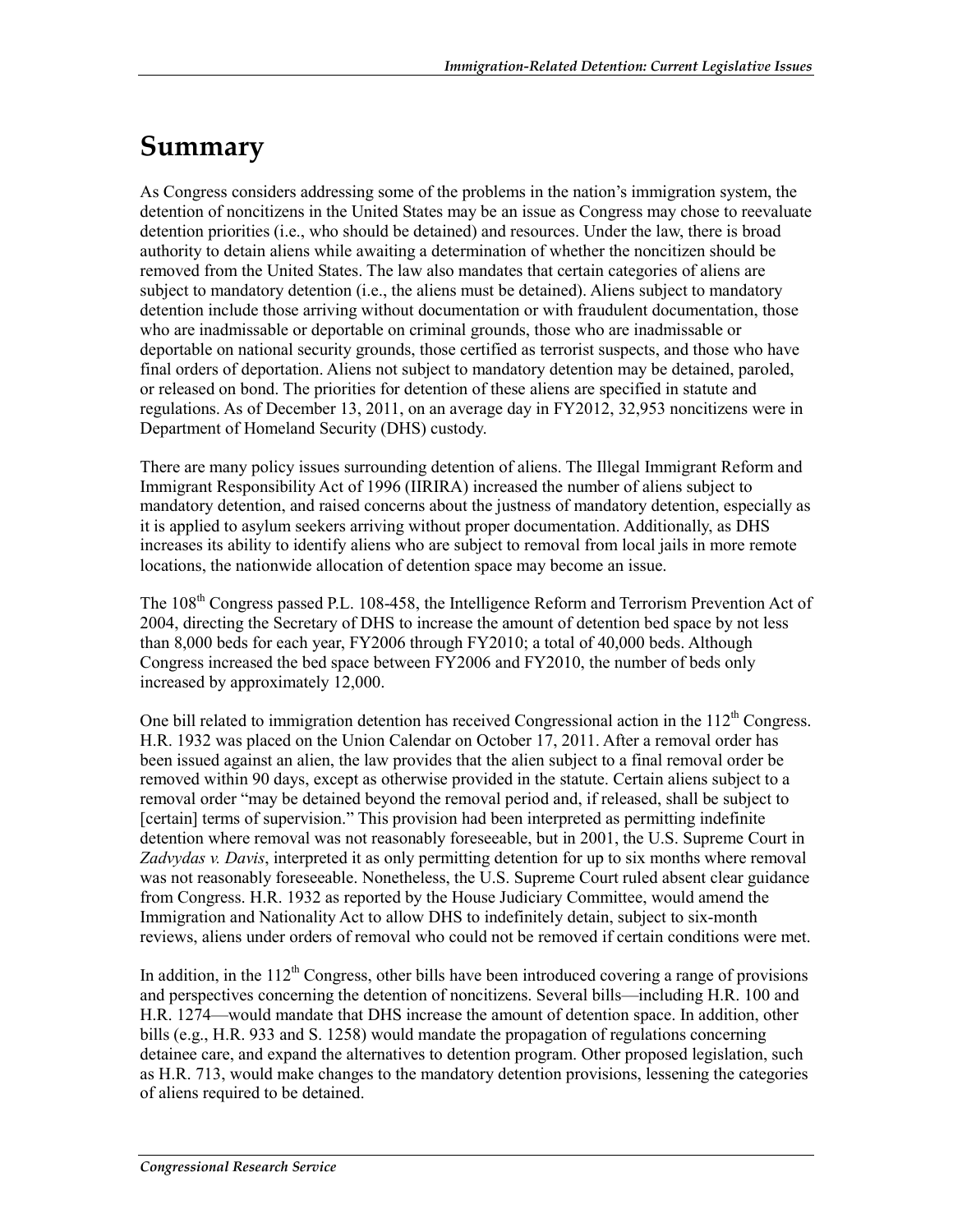## Contents

## Figures

## **Tables**

| Table 1. Appropriations for ICE Enforcement and Removal Operations (ERO) and ERO |  |
|----------------------------------------------------------------------------------|--|
|                                                                                  |  |

### Contacts

|--|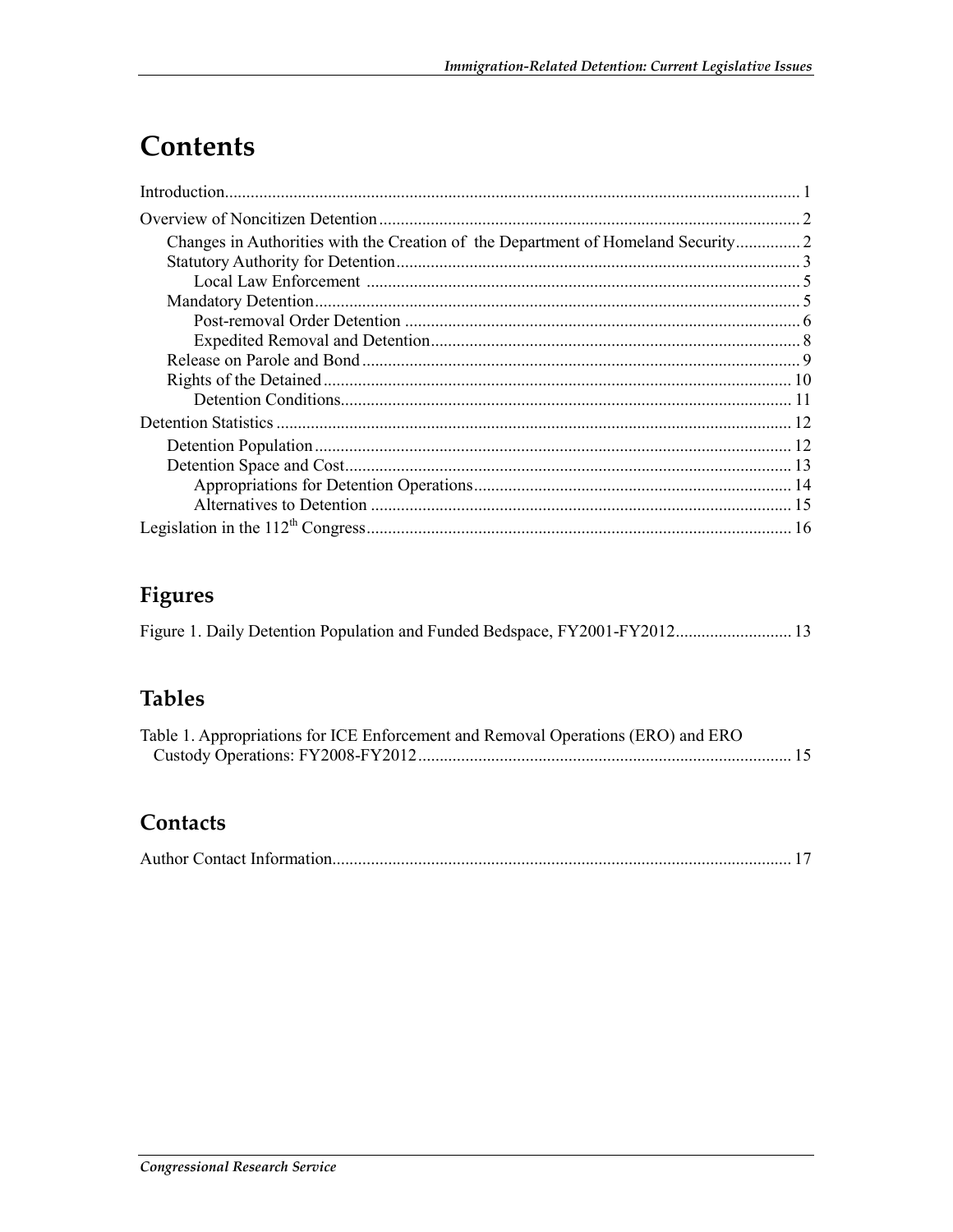## **Introduction**

As Congress considers reforms to the nation's immigration system, the detention of noncitizens  $\alpha$  (aliens)<sup> $\overline{I}$ </sup> in the United States will likely be an issue. Congressional interest in the policy of detaining noncitizens in the United States while determining whether noncitizens should be removed from the United States tends to be varied. For example, while some want to increase the categories of aliens who are detained and increase the amount of detention space, others want to create alternatives to detention and exempt asylum seekers from mandatory detention. In addition, immigration enforcement activities affect the need for and allocation of detention resources. For example, as the Department of Homeland Security (DHS) expands programs to locate removable aliens from jails throughout the country, DHS may need additional detention beds in areas of the United States where traditionally there has not been a need for detention space.<sup>2</sup>

The Immigration and Nationality Act (INA) provides broad authority to detain aliens while awaiting a determination of whether they should be removed from the United States and mandates that certain categories of aliens are subject to mandatory detention (i.e., the aliens must be detained) by DHS. Aliens not subject to mandatory detention may be detained, paroled, or released on bond. "Enemy combatants" at the Guantanamo U.S. military base in Cuba are not under the authority of DHS, nor are noncitizens incarcerated in federal, state, and local penitentiaries for criminal acts.

Any alien can be detained while DHS determines whether the alien should be removed from the United States. The large majority of the detained aliens have committed a crime while in the United States, have served their criminal sentence, and are detained while undergoing deportation proceedings. Other detained aliens include those who arrive at a port-of-entry without proper documentation (e.g., fraudulent or invalid visas, or no documentation), but most of these aliens are quickly returned to their country of origin through a process known as expedited removal.<sup>3</sup> The majority of aliens arriving without proper documentation who claim asylum are held until their "credible fear hearing," but some asylum seekers are held until their asylum claims have been adjudicated.

There are many policy issues surrounding detention of aliens, including concerns about the number of aliens subject to mandatory detention and the justness of mandatory detention, especially as it is applied to asylum seekers arriving without proper documentation. Some have raised concerns about the length of time in detention for aliens who have been ordered removed. Additionally, issues have been raised about the amount of detention space available to house DHS detainees or the nationwide allocation of the space.

<sup>&</sup>lt;sup>1</sup> An *alien* is "any person not a citizen or national of the United States" and is synonymous with *noncitizen*.

<sup>2</sup> For more information on DHS programs to locate removable aliens in local jails, see CRS Report R42057, *Interior Immigration Enforcement: Programs Targeting Criminal Aliens*, by Marc R. Rosenblum and William A. Kandel.

<sup>3</sup> Karen Musalo, et al., *The Expedited Removal Study Releases Its Third Report*, 77 Interpreted Releases 1189, 1191 (August 21, 2000).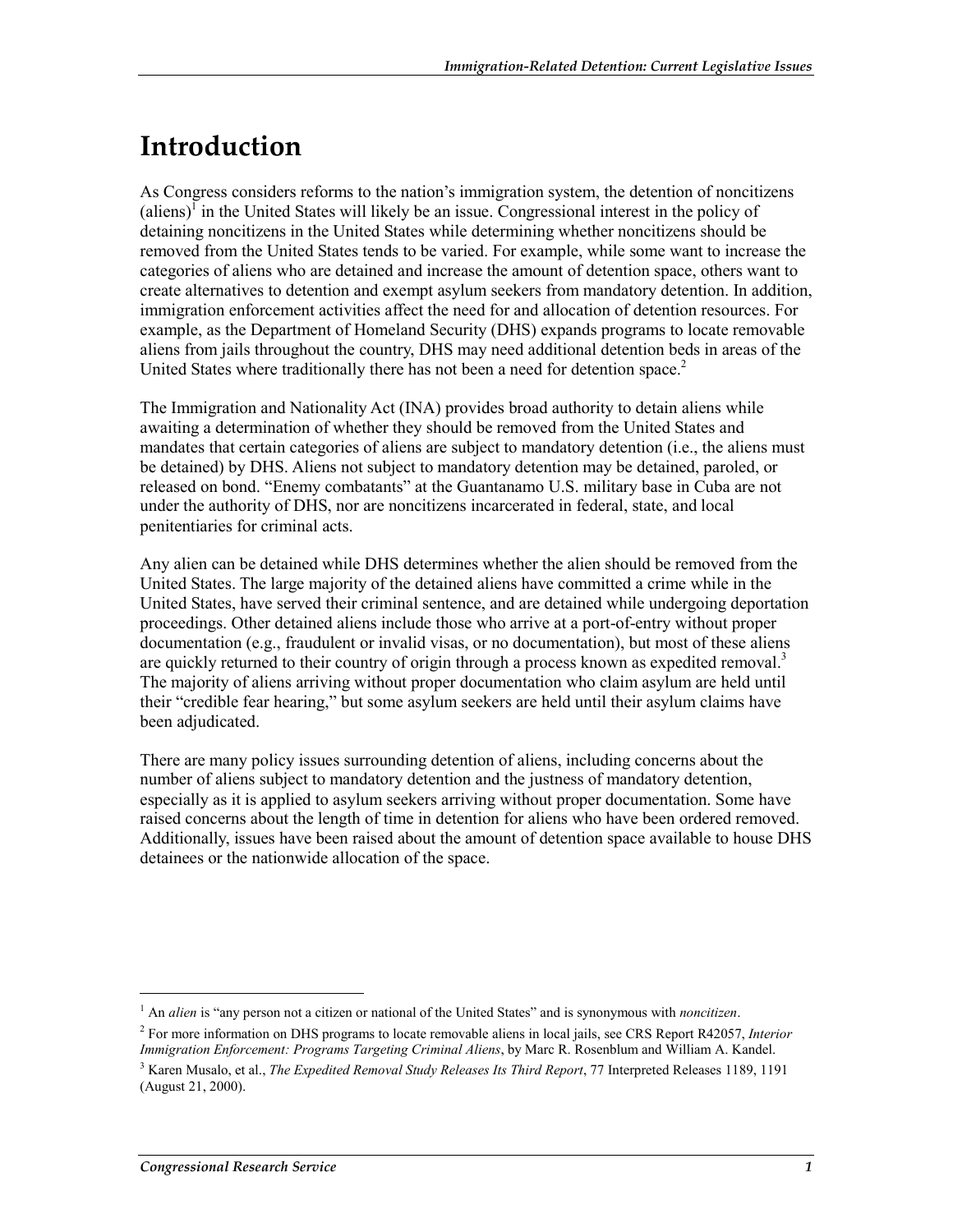## **Overview of Noncitizen Detention**

## **Changes in Authorities with the Creation of the Department of Homeland Security**

The INA provides the Attorney General with broad authority to detain aliens while awaiting a determination of whether they should be removed from the United States,<sup>4</sup> but the creation of DHS moved the administration of detention of noncitizens from the Department of Justice's Immigration and Naturalization Service (INS) to DHS.<sup>5</sup> While current regulations vest all authorities and functions of the DHS to administer and enforce the immigration laws with the Secretary of Homeland Security (hereafter the Secretary) or his delegate,  $\delta$  it can be argued that the language in the Homeland Security Act of 2002  $(HSA)^7$  has left the Attorney General with concurrent authority over immigration law.8 The Ninth Circuit in *Armentero v. Immigration and Naturalization Service*, for example, appeared to struggle with determining who should be the correct respondent in a *habeas* petition filed by an INS detainee. The Ninth Circuit stated:

Because the Homeland Security Act transfers most immigration law enforcement responsibilities from the INS, a sub-division of the Department of Justice, to the BTS [Directorate of Border and Transportation Security], a sub-division of the Department of Homeland Security, the extent of the Attorney General's power to direct the detention of aliens is unclear.<sup>9</sup>

The court further concluded that "[u]ntil the exact parameters of the Attorney General's power to detain aliens under the new Homeland Security scheme are decisively delineated, we believe it makes sense for immigration habeas petitioners to name the Attorney General *in addition* to naming the DHS Secretary as respondents in their habeas petitions."

In addition, both DOJ, through the Executive Office of Immigration Review (EOIR), and DHS have authority for determining bond for aliens. Officials within DHS also make bond determinations that may or may not subsequently come before EOIR. The Board of Immigration Appeals (BIA), the appellate body within EOIR, hears appeals from matters decided by immigration judges. The BIA has jurisdiction to consider appeals of various decisions now made by immigration officials in DHS, including the granting of bond.

 $4$  INA §236(a).

 $<sup>5</sup>$  P.L. 107-296 §441.</sup>

<sup>6</sup> 8 C.F.R. §2.1. ("The Secretary, in his discretion, may delegate any such authority or function to any official, officer, or employee of the DHS or any employee of the U.S. to the extent authorized by law.") This regulation was authorized, in part, by §103 of the INA, which was amended by the Homeland Security Act of 2002 (P.L. 107-296) to charge the Secretary of DHS with the administration and enforcement of the INA.

<sup>7</sup> P.L. 107-296, signed into law on November 25, 2002.

<sup>&</sup>lt;sup>8</sup> David A. Martin, "Immigration Policy and the Homeland Security Act Reorganization: An Early Agenda for Practical Improvements," *Migration Policy Institute Insight*, vol. 1, April 2003.

<sup>&</sup>lt;sup>9</sup> Armentero v. Immigration and Naturalization Service, 340 F.3d 1058, 1072 (9<sup>th</sup> Cir. 2003).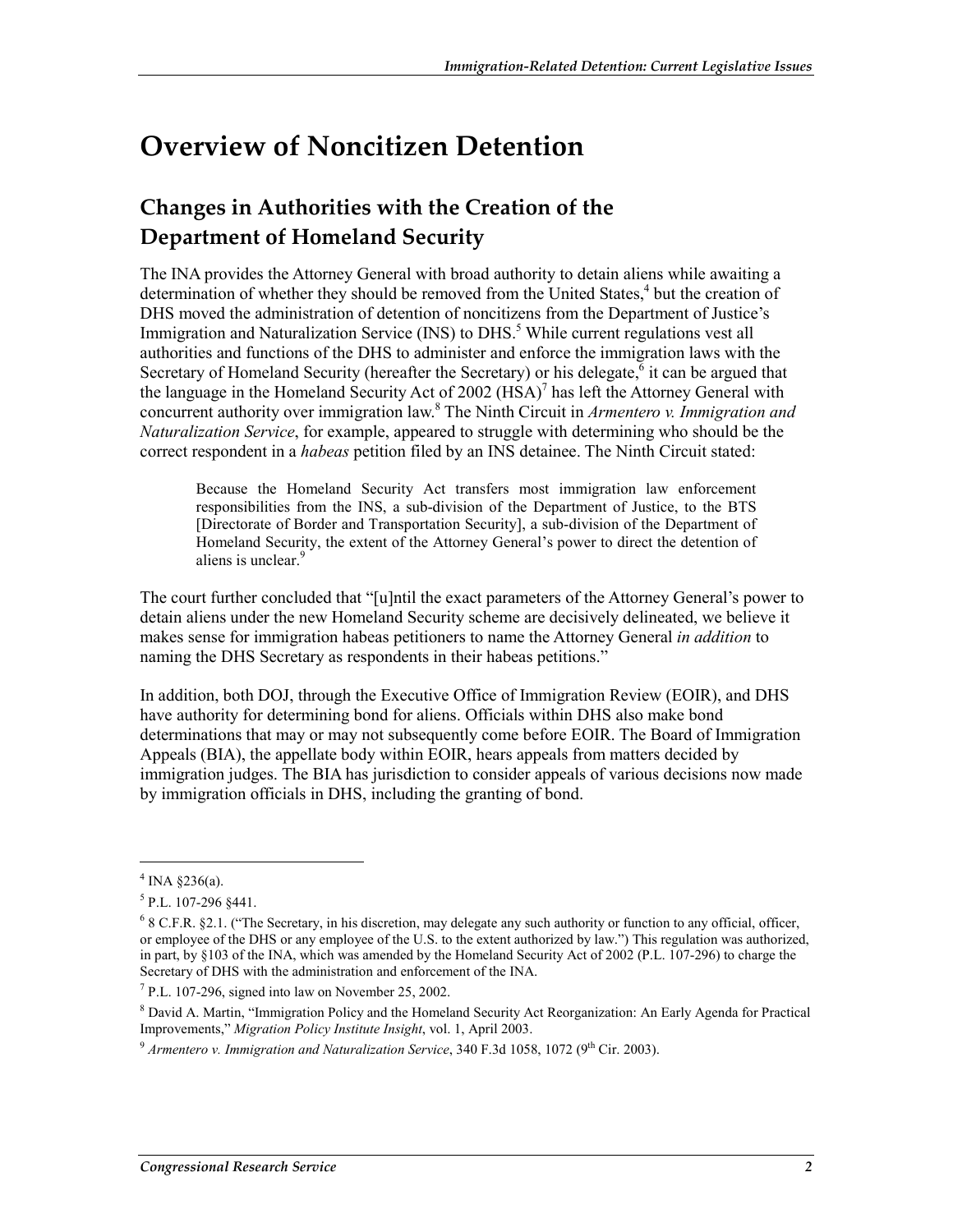The Attorney General has final say in matters of immigration law that come before EOIR.<sup>10</sup> For example, on April 17, 2003, the Attorney General released a decision<sup>11</sup> that instructs immigration judges to consider "national security interests implicated by the encouragement of further unlawful mass migrations" in making bond determinations for unauthorized migrants who arrive in "the United States by sea seeking to evade inspection." In the decision, the Attorney General states that he retains the authority to detain or authorize bond for aliens, but the authority is "shared" with the Secretary since DHS's officials make the initial determination whether an alien will remain in custody during removal proceedings.<sup>12</sup>

### **Statutory Authority for Detention**

The INA gives the Attorney General the authority to issue a warrant to arrest and detain any alien in the United States while awaiting a determination of whether the alien should be removed from the United States.13 As a result of the HSA, the daily responsibility for detaining aliens resides with the Secretary of Homeland Security, but under law the Attorney General may still retain the authority to arrest and detain aliens. The Illegal Immigrant Reform and Immigrant Responsibility Act of 1996 (IIRIRA)<sup>14</sup> amended the INA, effectively specifying levels of detention priority and classes of aliens subjected to mandatory detention. Mandatory detention is required for certain criminal and terrorist aliens who are removable, pending a final decision on whether the alien is to be removed. No bail is available and only a hearing can determine whether the alien qualifies as a criminal or terrorist alien. Aliens not subjected to mandatory detention can be paroled.<sup>15</sup> released on bond,<sup>16</sup> or continue to be detained. Decisions on parole made by the Secretary and bond decisions made by the Attorney General are not subject to review.

In October 1998, the former INS issued a memorandum establishing detention guidelines consistent with the changes made by IIRIRA.<sup>17</sup> According to the guidelines, detainees are assigned to one of four detention categories: (1) required; (2) high priority; (3) medium priority; and  $(4)$  lower priority.<sup>18</sup> Aliens in required detention must be detained<sup>19</sup> while aliens in the other

 $13$  INA  $$236(a)$ .

<sup>&</sup>lt;sup>10</sup> For more information, see CRS Report RL31997, *Authority to Enforce the Immigration and Nationality Act (INA) in the Wake of the Homeland Security Act: Legal Issues*, by Stephen R. Vina.

<sup>11 23</sup> I&N December 572 (A.G. 2003).

<sup>&</sup>lt;sup>12</sup> See INA §103(a), as amended; 8 C.F.R. §§236.1(c), 236.1(d), 287.3(d). For more information on this decision See CRS Congressional Distribution Memorandum, *Policy Implications of Department of Justice Ruling on Bond Determinations for Unauthorized Aliens in Detention*, by Alison Siskin. Available from the author.

<sup>&</sup>lt;sup>14</sup> Subtitle C of the Omnibus Consolidated Appropriations Act, 1997, P.L. 104-208, signed into law September 30, 1996.

<sup>&</sup>lt;sup>15</sup> "Parole" is a term in immigration law which means that the alien has been granted temporary permission to enter and be present in the United States. Parole does not constitute formal admission to the United States and parolees are required to leave when the parole expires, or if eligible, to be admitted in a lawful status. Section 402 of the HSA states: "The Secretary [of the Department of Homeland Security], acting through the Under Secretary for Border and Transportation Security, shall be responsible for the following: ... (4) Establishing and administering rules, ... governing the granting of visas or other forms of permission, including parole, to enter the United States to individuals who are not a citizen or an alien lawfully admitted for permanent residence in the United States."

<sup>&</sup>lt;sup>16</sup> The minimum bond amount is \$1,500.

<sup>&</sup>lt;sup>17</sup> Memorandum from Michael Pearson, INS Executive Associate Commissioner, Office of Field Operations, to Regional Directors, *Detention Guidelines Effective October 9, 1998*.

 $<sup>18</sup>$  High priority are aliens removable on security related or criminal grounds who are not subject to required detention,</sup> and aliens who are a danger to the community or a flight risk. Medium priority detainees are inadmissible, non-criminal (continued...)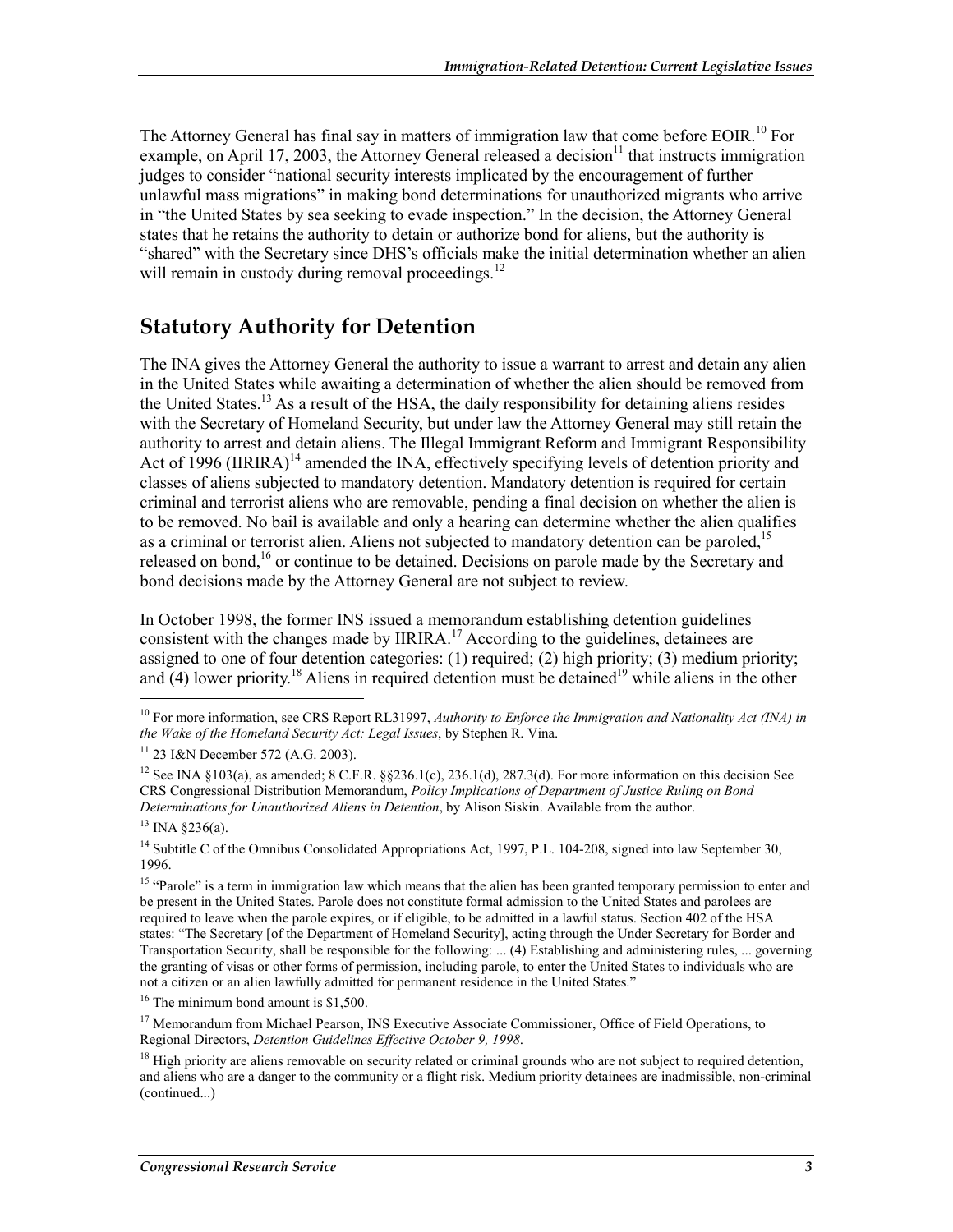categories may be detained depending on detention space and the facts of the case. Higher priority aliens should be detained before aliens of lower priority.<sup>20</sup>

Additionally, the U.S.A. PATRIOT  $Act^{21}$  amended the INA to create a new section (236A) which requires the detention of an alien whom the Attorney General certifies as someone who the Attorney General has "reasonable grounds" to believe is involved in terrorist activities or in any other activity that endangers national security. The Attorney General must initiate removal proceedings or bring criminal charges within seven days of arresting the alien or release the alien. An alien who is detained solely as a certified terrorist, who has not been removed, and who is unlikely to be removed in the foreseeable future may be detained for periods of up to six months only if his release would pose a danger to national security or public safety. The Attorney General must review the terrorist certification every six months.<sup>22</sup>

Under the INA, the Attorney General also has the authority to arrest and detain aliens without a warrant if he has "reason to believe that the alien ... is in the United States in violation of any [immigration] law and is likely to escape before a warrant can be obtained."<sup>23</sup> Functionally, DHS is responsible for arresting and detaining aliens. If an alien is arrested without a warrant, a decision must be made within 48 hours to detain or release the alien. Aliens paroled or released on bond may be rearrested at any time. On September 20, 2001, the Department of Justice (DOJ) issued an interim regulation to provide more flexibility in detaining aliens prior to determining whether to charge or release them. The interim regulation extended the period that an alien may be detained, pending the determination of whether to arrest, from 24 hours to 48 hours or—in the event of emergency or extraordinary circumstances—within an "additional reasonable period of time." The regulation took effect on September 17, 2001.<sup>24</sup>

Additionally, after a removal order has been issued against an alien, the law provides that the alien subject to a final removal order be removed within 90 days, except as otherwise provided in the statute.<sup>25</sup> Certain aliens subject to a removal order "may be detained beyond the removal period and, if released, shall be subject to [certain] terms of supervision."<sup>26</sup> This provision had been interpreted as permitting indefinite detention where removal was not reasonably foreseeable,

<sup>(...</sup>continued)

arriving aliens not in expedited removal and not subject to mandatory detention. Low priority detainees are other removable aliens not subject to required detention, and aliens who have committed fraud while applying for immigration benefits with DHS.

<sup>&</sup>lt;sup>19</sup> There are some very limited exceptions to mandatory detention. An alien subject to mandatory detention may be released only if release is necessary to protect an alien who is a government witness in a major criminal investigation, or a close family member or associate of that alien, and the alien does not pose a danger to the public or a flight risk.

<sup>20</sup> Michael A. Pearson, *INS Detention Guidelines*, October 7, 1998. Reprinted in *Bender's Immigration Bulletin*, vol. 3, no. 21, November 1, 1998, p. 1111. (Hereafter cited as Pearson, *INS Detention Guidelines*.)

 $21$  P.L. 107-56 signed into law on October 26, 2001.

 $22$  Habeas corpus proceedings are the avenue for judicial review of certification and detention.

 $^{23}$  INA  $\frac{$287(a)(2)}{a}$ .

<sup>24</sup> *Federal Register*, September 20, 2001, vol. 66, no. 184, pp. 48334-48335; 8 C.F.R. Part 287. Of the people taken into INS custody during the investigation of the September 11 attacks, in 17% of the cases INS took more than seven days to file charges. In 2% of the cases, INS filed charges after more than 30 days. Jim Edwards, "Data Show Shoddy Due Process for Post-September 11 Immigration Detainees," *New Jersey Law Journal*, February 6, 2002.

<sup>&</sup>lt;sup>25</sup> INA  $\frac{241(a)(1)(A)}{A}$ .

 $^{26}$  INA  $\frac{8241}{a}(6)$ .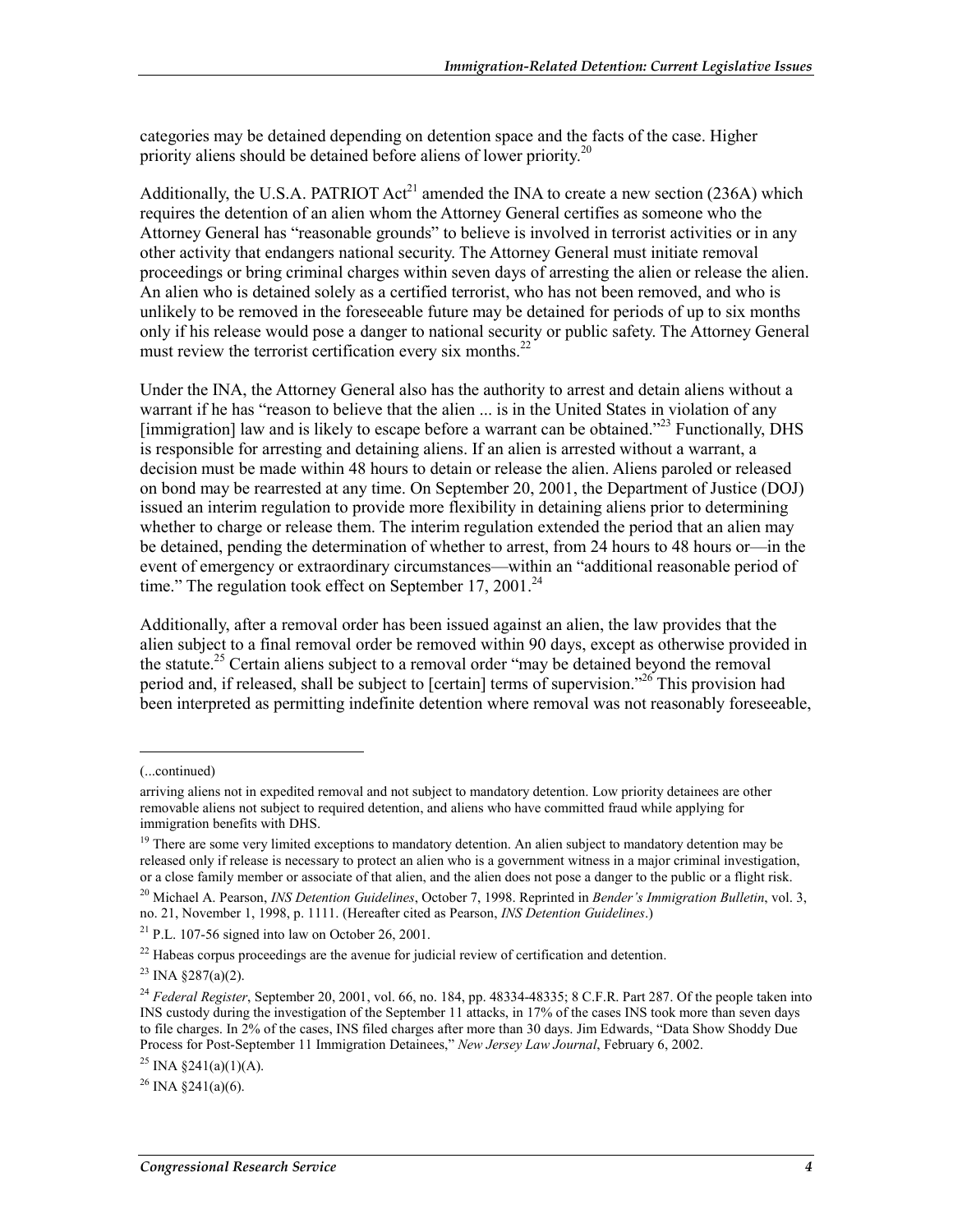but in 2001, the U.S. Supreme Court in *Zadvydas v. Davis*, 27 interpreted it as only permitting detention for up to six months where removal was not reasonably foreseeable.

#### **Local Law Enforcement** <sup>28</sup>

The INA contains both criminal and civil violations. Historically, the authority for state and local law enforcement officials to enforce immigration law has been construed to be limited to the criminal provisions<sup>29</sup> of the INA. The enforcement of the civil provisions,<sup>30</sup> which includes apprehension and removal of deportable aliens, has strictly been viewed as a federal responsibility, with states playing an incidental supporting role.

Although there is debate with respect to state and local law enforcement officers' authority to enforce civil immigration law, it is permissible for state and local law enforcement officers to inquire into the status of an immigrant during the course of their normal duties in enforcing state and local law. For example, when state or local officers question the immigration status of someone they have detained for a state or local violation, they may contact an ICE agent at the Law Enforcement Support Center  $(LESC)^{31}$  The federal agent may then place a detainer on the suspect, requesting the state official to keep the suspect in custody until a determination can be made as to the suspect's immigration status. However, the continued detention of such a suspect beyond the needs of local law enforcement, and solely designed to aid in enforcement of federal immigration laws, may be unlawful. $32$ 

### **Mandatory Detention**

The law requires the detention of

criminal aliens;<sup>33</sup>

1

<sup>30</sup> Examples of civil violations include being present in the United States without a valid immigration status, or working without employment authorization which may lead to removal through administrative proceedings through the Executive Office of Immigration Review.

<sup>31</sup> Under current practice in most jurisdictions, state and local law enforcement officials can inquire into an alien's immigration status if the alien is being questioned by an officer as a result of a criminal investigation or other related matters (i.e., traffic violation).

32 Charles Gordon, et al., *Immigration Law and Procedure*, §72.02[2][b], at 72-27 (Matthew Bender & Co., Inc. 2000) (citing *Abel v. United States*, 362 U.S. 217 (1960); *United States v. Cruz*, 559 F.2d 30 (5th Cir. 1977)).

 $33$  Criminal aliens include those who are inadmissable on criminal-related grounds as well as those who are deportable due to the commission of certain criminal offences while in the United States. An alien is inadmissable for (1) crimes of moral turpitude; (2) controlled substance violations; (3) multiple criminal convictions with aggregate sentences of five years or more; (4) drug trafficking; (5) prostitution and commercialized vice; and (6) receipt of immunity from prosecution for serious criminal offenses (INA  $\S212(a)$ ). An alien is deportable for the following offenses: (1) crimes of moral turpitude; (2) aggravated felonies; (3) high speed flight; (4) controlled substance violations; (5) certain firearm offenses; and (6) crimes of domestic violence, stalking, and child abuse (INA  $\S 237(a)(2)$ ). Any alien who is found in the United States who is inadmissable is deportable. Only the following groups of criminal aliens who are inadmissable or deportable are not subject to mandatory detention: (1) aliens convicted of a single crime of moral turpitude who were (continued...)

<sup>27 533</sup> U.S. 678, 121 S. Ct. 2491, 150 L. Ed. 2d 653 (2001). For a full discussion of *Zadvydas v. Davis*, see CRS Report RL31606, *Detention of Noncitizens in the United States*, by Alison Siskin and Margaret Mikyung Lee.

<sup>28</sup> For more information on the role of state and local law enforcement, see CRS Report R41423, *Authority of State and Local Police to Enforce Federal Immigration Law*, by Michael John Garcia and Kate M. Manuel.

<sup>&</sup>lt;sup>29</sup> Examples of criminal violations include alien smuggling, harboring of aliens, and trafficking in people, which are prosecuted in federal courts.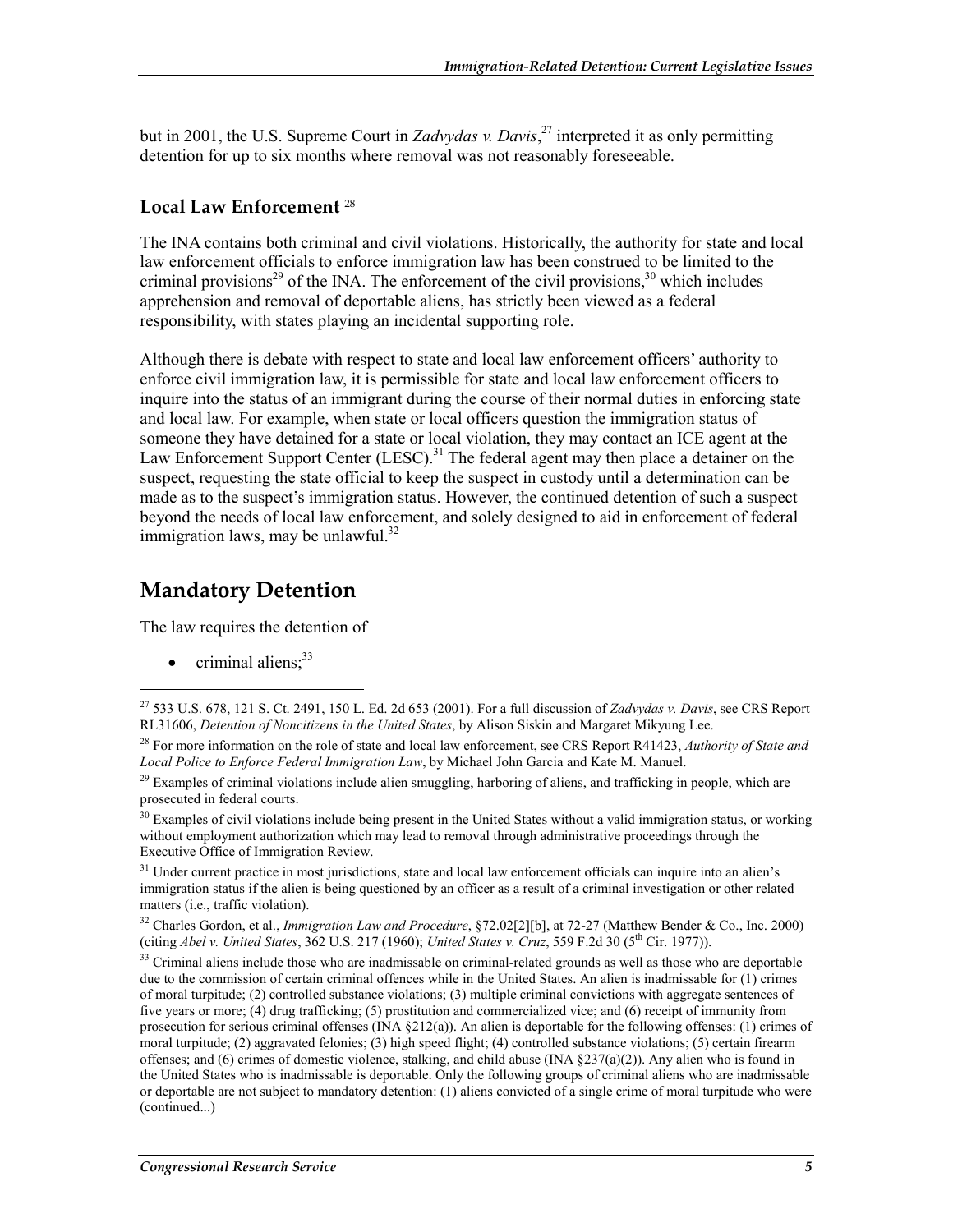- national security risks; $34$
- asylum seekers, without proper documentation, until they can demonstrate a "credible fear of persecution";
- arriving aliens<sup>35</sup> subject to expedited removal (see below);
- arriving aliens who appear inadmissable for other than document related reasons; and
- persons under final orders of removal who have committed aggravated felonies, are terrorist aliens, or have been illegally present in the country.<sup>36</sup>

The USAPATRIOT Act added a section (§236A) to the INA that provides for the mandatory preremoval-order detention of an alien who is certified by the Attorney General as a terrorist suspect. It can be argued that the Attorney General and the Secretary of DHS both have the discretion to detain any alien who is in removal proceedings, and must detain all aliens who are charged as terrorists, and almost all aliens charged as criminals upon their release from criminal incarceration whether they are released on probation or parole.<sup>37</sup>

#### **Post-removal Order Detention**

Prior to 2001, the mandatory detention provisions created in IIRIRA had led to some aliens being in indefinite administrative custody. These aliens had been ordered removed from the United States, but were detained because the aliens could not obtain travel documents to another country or the immigration officials refused to release them. These detainees were often referred to as "lifers" or "unremovables."<sup>38</sup> Many of these detainees had criminal records, but some simply lacked immigration status and the ability to return to their country of origin. Some detainees had been in immigration detention for a longer time period than their criminal incarceration. In 2000,

<sup>(...</sup>continued)

sentenced to less than one year; (2) aliens convicted of high speed flight; and (3) aliens convicted of crimes of domestic violence, stalking, and child abuse or neglect.

<sup>&</sup>lt;sup>34</sup> Any alien who is inadmissable or deportable for terrorist activity must be detained (INA  $\S212(a)(3)(B)$ ) and  $§237(a)(4)(B)).$ 

<sup>&</sup>lt;sup>35</sup> The regulations define an arriving alien as an applicant for "admission to or transit through the United States." 8 C.F.R. §1.1(q).

<sup>&</sup>lt;sup>36</sup> Prior to IIRIRA, aliens convicted of aggregated felonies who could not be removed could be released.

 $37$  INA §236(c)(1).

 $38$  Most indefinite detainees were from countries that lack normal diplomatic relations with the United States (e.g., Cuba, Iran, or North Korea). (The majority of "lifers" were Cubans who came during the Mariel boatlift. The Mariel boatlift was an influx of asylum seekers during a seven-month period in 1980 when approximately 125,000 Cubans and 25,000 Haitians arrived by boat to South Florida. About 10% of the Mariel Cubans had histories of mental illness or violent crime.) Other indefinite detainees were stateless people (e.g., Palestinians and persons from the former Soviet Union who do not meet the citizenship requirements for any of the newly independent states) or persons whose nationality could not be determined. Other indefinite detainees were from countries that refused to accept the return of their nationals (e.g., Vietnam, Laos, Cambodia, and the People's Republic of China) or from countries experiencing immense upheaval. Others may have been indefinitely detained because the alien had strong ties to the United States, and only attenuated connections to their country of origin. For example, an alien may be brought by his parents to the United States as a two-year old, and live in the United States for 40 years without naturalizing. If the person commits a crime and is removable, his birth country may refuse to take him. For more on the Mariel Cubans see, U.S. House of Representatives, Committee on Appropriations, A report on the Department of Justice's management and operation of programs dealing with the detention, medical care, and outplacement of Mariel Cubans, April 1991.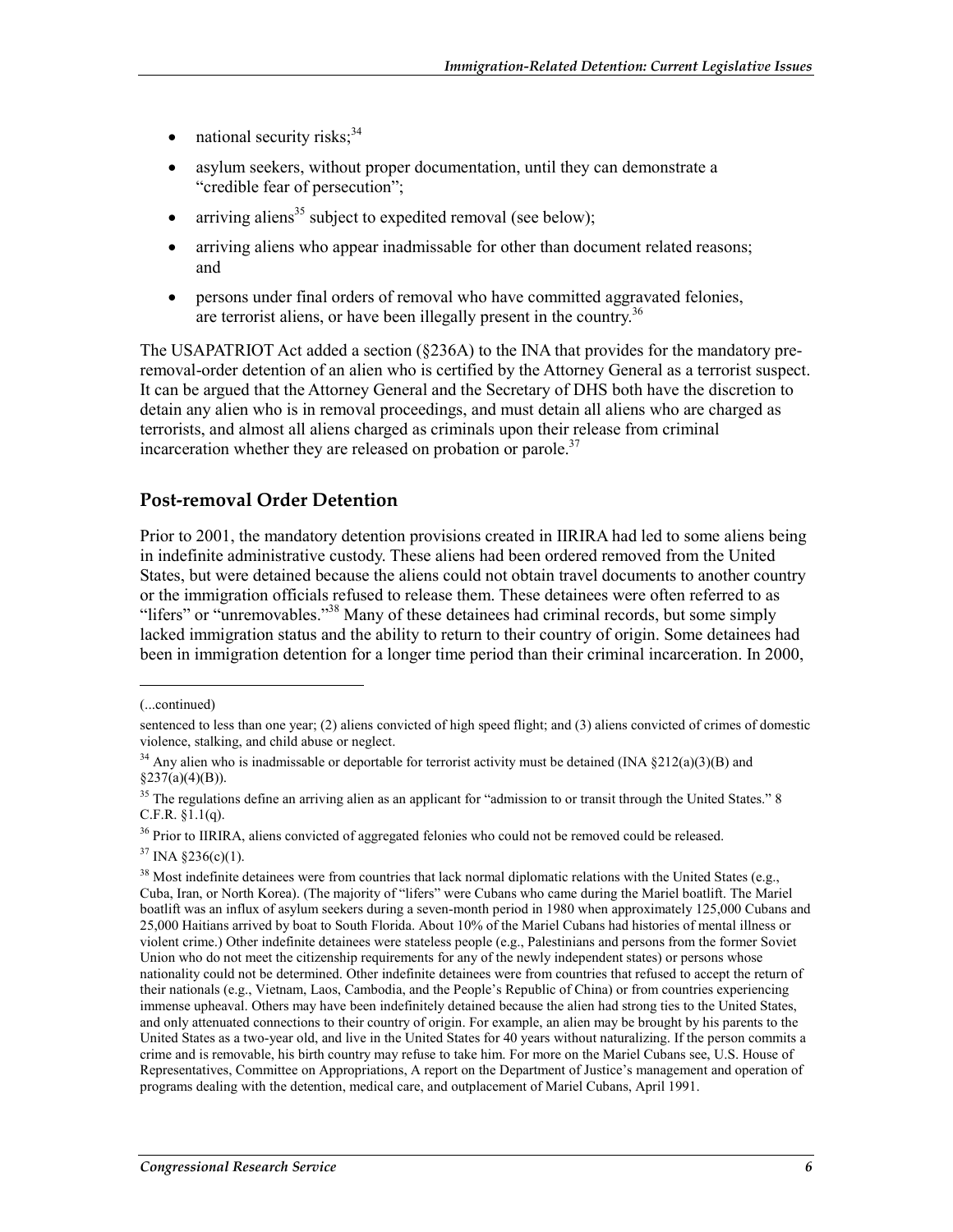which was the final year before the Supreme Court ruling limiting the time in detention for aliens who had been ordered removed, INS estimated that it had 5,000 aliens in indefinite administrative custody. $39$ 

In a 5-4 decision in *Zadvydas v. Davis* (2001),<sup>40</sup> the U.S. Supreme Court held that a statute permitting indefinite detention would raise serious constitutional problems because the Due Process Clause of the Fifth Amendment prohibits depriving any person, including aliens, of liberty without due process of law. Therefore, in keeping with principles of statutory construction and the absence of clear congressional intent for indefinite detention, the Court read an implicit limitation into the post-removal detention statute, such that detention is limited to a period "reasonably necessary" to achieve an alien's removal. The Supreme Court established six months after the removal order as the presumptively reasonable period within which to effect removal. After this period, once an alien shows that there is good reason to believe that "there is no significant likelihood of removal in the reasonably foreseeable future," the government must rebut that showing with sufficient evidence. The Court emphasized that its holding does not mean that all aliens must be released in six months nor that an alien may not be held until it has been determined that "there is no significant likelihood of removal in the reasonably foreseeable future." The Court suggested that special arguments could be made for a statutory scheme of preventive detention for terrorists or other aliens in special circumstances and for heightened judicial deference for executive and legislative branch decisions regarding national security matters.

In response to this decision, the Attorney General issued regulations governing the review of post-removal order detention cases for a determination of foreseeability of removal. The Attorney General issued regulations, effective November 14, 2001, concerning the continued detention of aliens subject to final orders of removal that are consistent with the *Zadvydas* decision.<sup>41</sup> Subsequently, then Chief Immigration Judge Michael Creppy issued a memorandum on the Immigration Court's policy regarding these regulations. The regulations and the memorandum establish four categories of aliens whose removal from the United States is not foreseeable, but whom the Attorney General may continue to detain. These "special circumstances" include

- aliens with a highly contagious disease that poses a threat to public safety;
- aliens whose release would cause serious adverse foreign policy consequences;
- aliens detained for security or terrorism reasons; and
- aliens determined to be specifically dangerous.

Of these four categories, only the fourth requires the involvement of the Immigration Court; the other three remain under DHS discretion.<sup>42</sup> Between November 14, 2001, and March 9, 2005, only 17 aliens whose removal was not foreseeable had been detained under the "special circumstances." Two aliens were detained because of serious adverse foreign policy consequences, and 15 were detained because they were determined to be specifically dangerous.<sup>43</sup>

<sup>&</sup>lt;sup>39</sup> Conversation with Tim Huagh, INS Congressional Affairs, April 15, 2004.

<sup>40 533</sup> U.S. 678, 121 S. Ct. 2491, 150 L. Ed. 2d 653 (2001).

<sup>41 66</sup> *Federal Register*, p. 56967, 2001; 8 C.F.R. at §§241.4, 241.13 and 241.14.

<sup>42</sup> Michael Creppy, "Operating Policies and Procedures Memorandum," November 19, 2001. Reprinted in *Interpreted Releases* January 14, 2002, pp. 74-83.

<sup>43</sup> Unpublished data from DHS.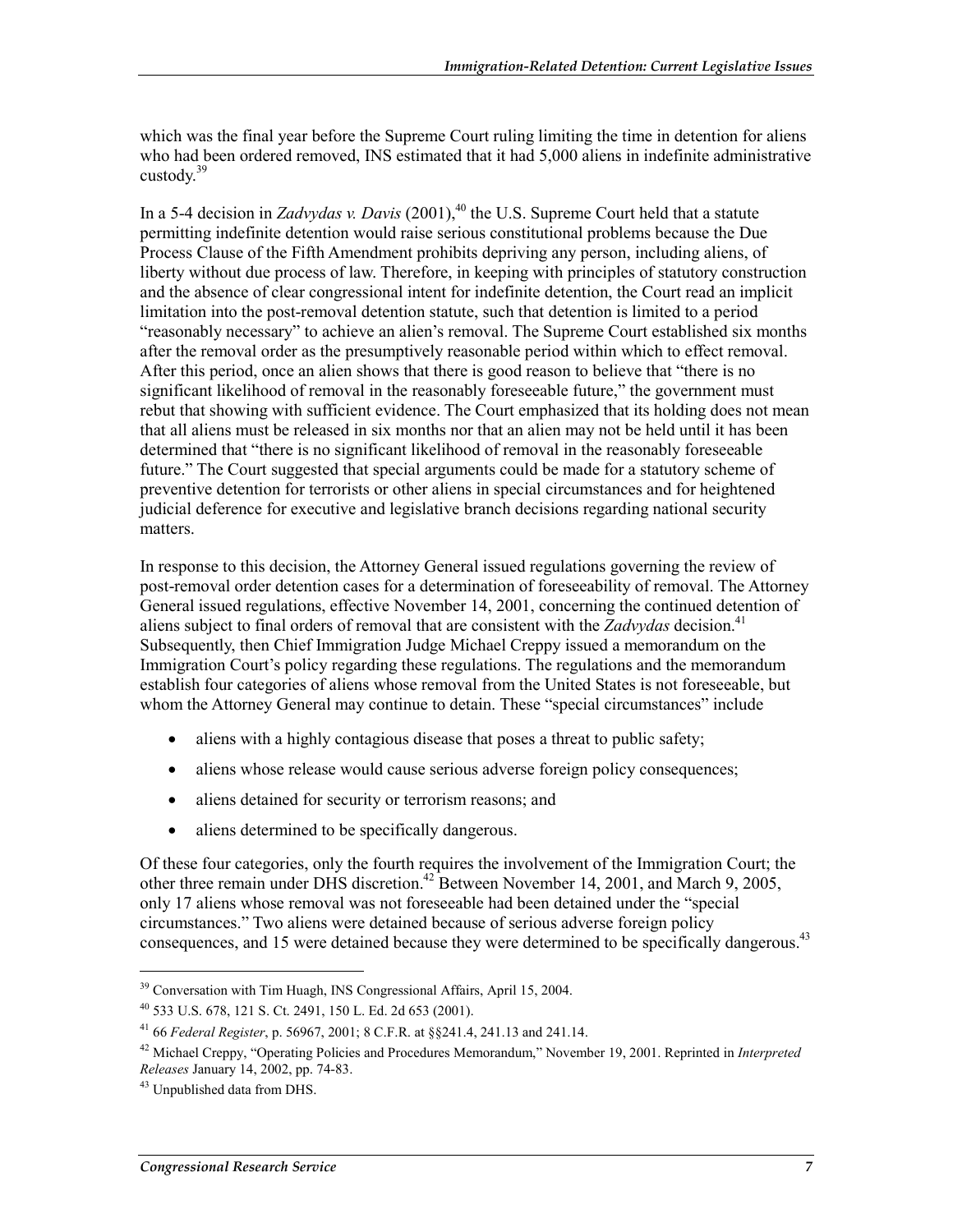In *Clark v. Martinez*,<sup>44</sup> the Court held that the rationale it applied in *Zadvydas* to aliens who had been admitted to the United States and were deportable also applied to aliens who had not been legally admitted into the United States, were found inadmissible and ordered removed, and were being detained beyond the statutory removal period although removal was not reasonably foreseeable.45 Accordingly, the six-month presumptive detention period applied. In *Zadvydas*, the Court explicitly let stand an older decision which distinguished between the indefinite detention of an excludable alien (similar to inadmissible alien under current law) who sought to enter the United States and a deportable alien who had entered the United States.<sup>46</sup> Therefore, the Court had suggested that it might reach a different conclusion for indefinite detention of inadmissible aliens from the one it reached in *Zadvydas* for deportable aliens and noted that the statutory purposes and constitutional concerns for deportable aliens were not the same for inadmissible aliens. However, in *Clark v. Martinez*, it decided that to treat inadmissible aliens differently under the removal statute would render an inconsistent interpretation of the removal statute, where the statute itself made no distinction between the treatment of inadmissible and deportable aliens. Justice Thomas criticized the Court's opinion as departing from its constitutional rationale in Zadvydas and its suggestion in that case that inadmissible aliens presented a different situation.<sup>47</sup> At the same time, Justice Thomas agreed with the Court's "fidelity to the text" of the removal statute; he believed that *Zadvydas* had been wrongly decided and should have been overruled.

#### **Expedited Removal and Detention**

Aliens who arrive in the United States without valid documentation or with false documentation are subject to a process known as "expedited removal," under which the alien is ordered removed from the United States, and the removal decision is not subject to any further hearings, reviews, or appeals.<sup>48</sup> Most aliens subject to this process face continuous detention. Aliens subject to expedited removal must be detained until they are removed and may only be released due to medical emergency or if necessary for law enforcement purposes. If the arriving alien expresses a fear of persecution or an intent to apply for asylum, the alien is placed in detention until a "credible fear" interview can be held. If the alien is found to have a credible fear, he may be

<sup>44 543</sup> U.S. 371, 160 L. Ed. 2d 734 (2005). This paragraph was written by Margaret Mikyung Lee, Legislative Attorney, American Law Division.

<sup>&</sup>lt;sup>45</sup> Inadmissible aliens have not yet been admitted to the United States after inspection and are ineligible to be admitted legally. Deportable aliens have been inspected and admitted to the United States, but subsequently have become ineligible to remain and are subject to removal. Those who are physically in the United States but who entered without inspection, i.e., illegally, are also considered inadmissible. Long-standing legal doctrine, commonly known as the "entry fiction," holds that those who are inadmissible have no right to enter or remain in the country, whereas those who are deportable do have greater protections.

<sup>&</sup>lt;sup>46</sup> Prior to IIRIRA, aliens ineligible to enter the country were "excludable," rather than "inadmissible," and were subject to exclusion proceedings, while deportable aliens were subject to deportation proceedings. After IIRIRA, exclusion and deportation proceedings were consolidated into removal proceedings, but certain aliens are subject to expedited removal. The salient difference between excludable and inadmissible aliens is that aliens who entered without inspection were not considered excludable, whereas such aliens are now considered inadmissible, which means they are not entitled to the same level of rights in removal proceedings. This change was made as a disincentive to entering illegally, since formerly, the entry fiction worked in favor of those who entered illegally.

<sup>47 160</sup> L. Ed. 2d at 752.

<sup>48</sup> INA §235(b)(1)(A)(i). For more on expedited removal, see CRS Report RL33109, *Immigration Policy on Expedited Removal of Aliens*, by Alison Siskin and Ruth Ellen Wasem.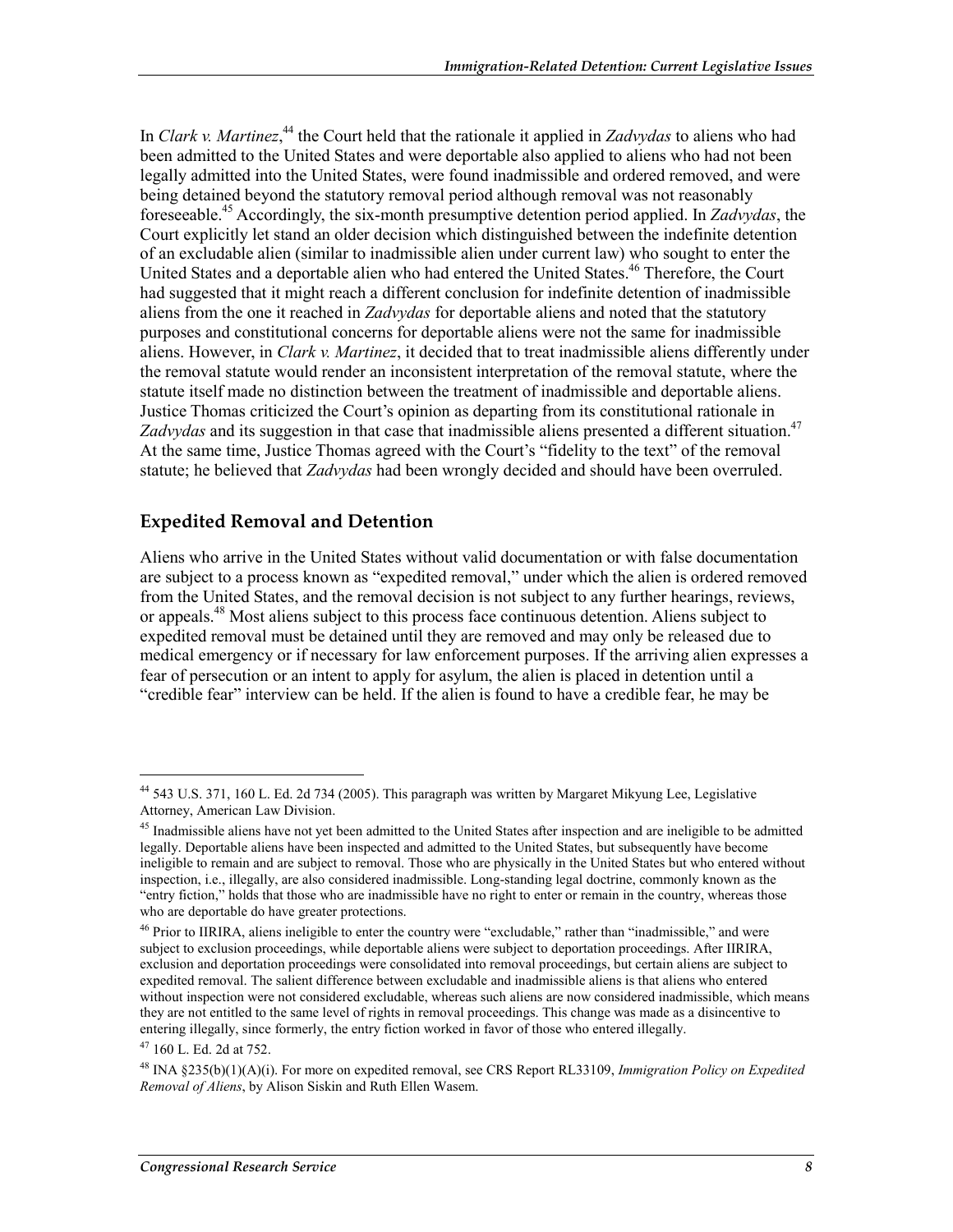paroled into the United States. If the credible fear is unsubstantiated, the alien is detained until the alien is removed from the United States.<sup>49</sup>

#### *Asylum Seekers*

As discussed earlier, the Illegal Immigrant Reform and Immigrant Responsibility Act of 1996 (IIRIRA) mandated that aliens who arrive without proper documentation and claim asylum be detained prior to their "credible fear" hearing. Prior to IIRIRA, most aliens arriving without proper documentation who applied for asylum were released on their own recognizance into the United States (and given work authorization), a practice which enabled inadmissable aliens falsely claiming persecution to enter into the country. Most of the fraudulent claims were made by people attempting to come here for economic or family reasons, illegally rather than through legal immigration channels.<sup>50</sup> False asylum claims utilize limited resources, causing those with legitimate claims to have to wait longer to have their cases processed. Thus, many argued that the only way to deter fraudulent asylum claims was to detain asylum seekers rather than releasing them on their own recognizance. Indeed some claim that the practice of detaining asylum seekers has reportedly helped reduced the number of fraudulent asylum claims.<sup>51</sup>

However, some contend that the policy of detaining all asylum seekers is too harsh. They argue that there is a need to inhibit fraudulent asylum claims, but mandatory detention of asylum seekers causes more problems than it solves. The position of the United Nations High Commission on Refugees is that detention of asylum seekers is "inherently undesirable."<sup>52</sup> Detention may be psychologically damaging to an already fragile population such as those who are escaping from imprisonment and torture in their countries. Often the asylum seeker does not understand why they are being detained. Additionally, asylum seekers are often detained with criminal aliens. Some contend that ICE should develop alternatives to detention (e.g., electronic monitoring) for asylum seekers.

#### **Release on Parole and Bond**

The Secretary has the authority to parole detained aliens who are not subject to mandatory detention. Most arriving aliens are not eligible for parole. Parole is permitted for arriving aliens with serious medical conditions, pregnant women, juvenile aliens who will be witnesses, and "aliens whose continued detention is not in the public interest."<sup>53</sup> In general, parole is available on a "case-by-case basis for urgent humanitarian reasons or significant public benefit."<sup>54</sup>

<sup>&</sup>lt;sup>49</sup> Under the INA, expedited removal can also be applied to aliens who enter the United States without inspection (i.e., cross the border without being inspected by an immigration inspector) and cannot establish that they have been physically present in the United States for more than two years, but it has yet to be applied to those who entered without inspection. INA  $\S 235(b)(1)(A)(iii)$ .

<sup>50</sup> CRS Report RL32621, *U.S. Immigration Policy on Asylum Seekers*, by Ruth Ellen Wasem.

<sup>51</sup> David A. Martin, *The 1995 Asylum Reforms: A Historical and Global Perspective*, (Washington, D.C.: Center for Immigration Studies, May 2000).

<sup>52</sup> Office of the of the United Nations High Commissioner for Refugees, *UNHRC Revised Guidelines on Applicable Criteria and Standards Relating to the Detention of Asylum Seekers*, February 1999, p. 1.

<sup>53 8</sup> C.F.R. §212.5(b).

 $54$  INA §212(d)(5)(A). Prior to the enactment of IIRIRA, the standard for parole was if it was in the public interest or for emergency reasons.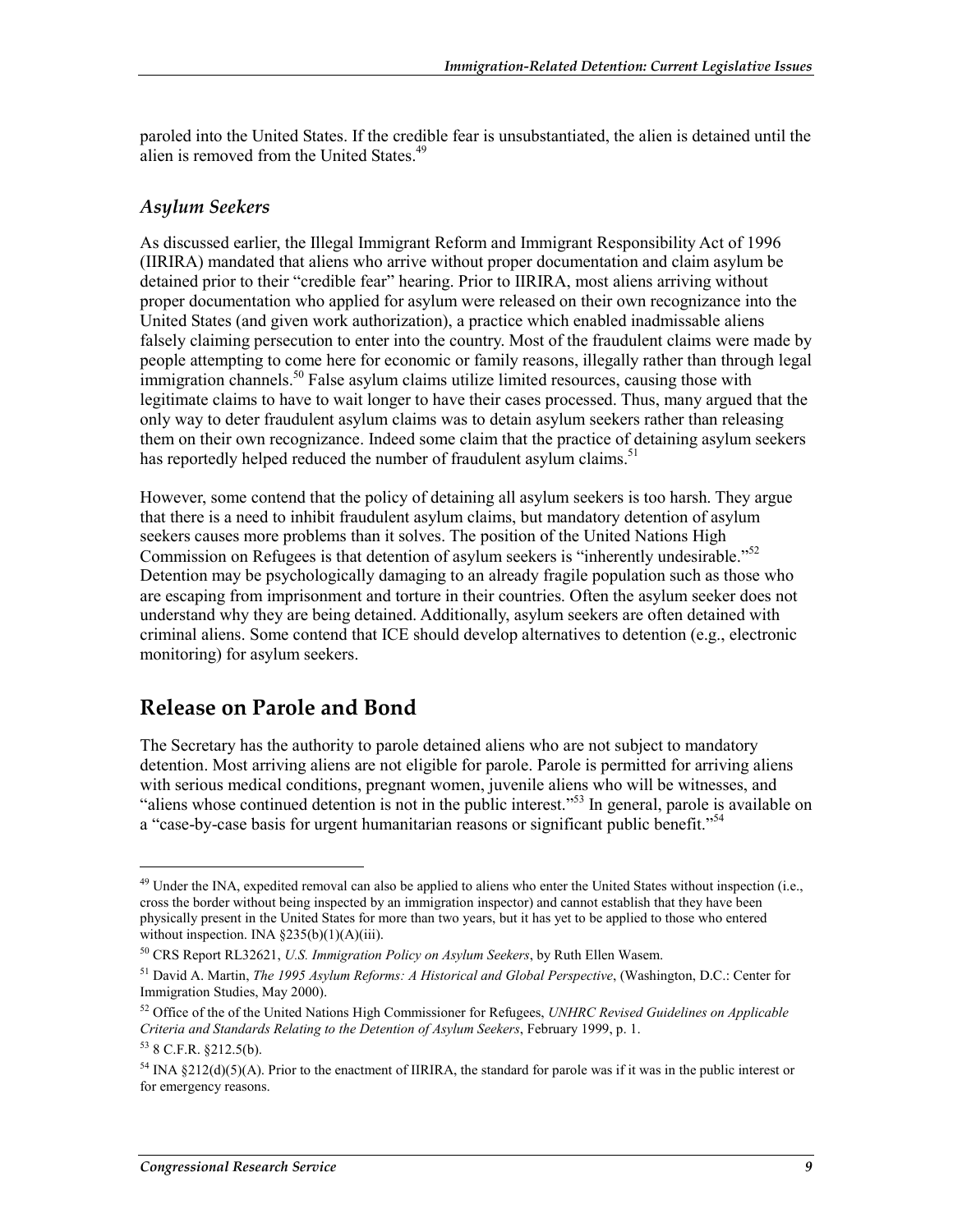Aliens not subject to mandatory detention may also be released on bonds of a minimum of \$1,500.<sup>55</sup> To be released on bond, the alien must prove that he is not a threat to people or property, and will appear at all future immigration proceedings.

## **Rights of the Detained**

The courts have ruled that detained aliens not under expedited removal<sup>56</sup> have the following rights:

- the right to apply for asylum;
- the right to communicate with consular or diplomatic officers of their home country; $57$
- the right to be represented by counsel (but not at government expense);<sup>58</sup>
- the right to challenge transfers to other detention facilities that might interfere with the right to counsel;
- the right to medically adequate treatment;
- the right to access free legal service lists and telephones; and
- the right to self-help and other legal reference material.

Under the law, aliens also have the right to legally challenge their detention.<sup>59</sup> Custody and bond determinations can be reviewed by an immigration judge at any time before the removal order becomes final, except in certain cases.<sup>60</sup> Additionally, the alien may appeal the immigration judges' decision to the Board of Immigration Appeals (BIA). Nonetheless, the courts have afforded the Administration much discretion in decisions related to where aliens are detained, the management of detention facilities, and the treatment of aliens.

<sup>&</sup>lt;sup>55</sup> The IIRIRA raised the minimum bond amount from \$500 to \$1,500. INA  $\S 236(a)(2)(A)$ .

 $56$  As discussed above, those under expedited removal have more limited rights than detainees not subject to expedited removal.

<sup>&</sup>lt;sup>57</sup> In accordance with U.S. constitutional considerations, customary international law, and the Vienna Convention on Consular Relations (April 24, 1963, art. 36, T.I.A.S. 6820, 21 U.S.T. 77, to which the United States is a party), the regulations require notice to detained aliens of their right to communicate with consular and diplomatic officers of their home country. Additionally, certain countries have treaties with the United States that require notification of the diplomatic officers of the country when one of their nationals is detained in removal proceedings, regardless of whether the alien requests such notification and even if the alien requests that no communication be made on his behalf. (8 C.F.R. §236.1(e))

<sup>&</sup>lt;sup>58</sup> Detained aliens have the right to obtain counsel, but since immigration procedures are considered civil, not criminal, actions, the government is not obligated to provide counsel.

<sup>59</sup> Charles Gordon, et al., Immigration Law and Procedure §108.01.

 $60$  Immigration judges may not redetermine custody for (1) aliens in exclusion proceedings; (2) arriving aliens; (3) aliens deportable as security threats; (4) criminal aliens; and (5) aliens in pre-IIRIRA deportation proceedings with aggravated felonies.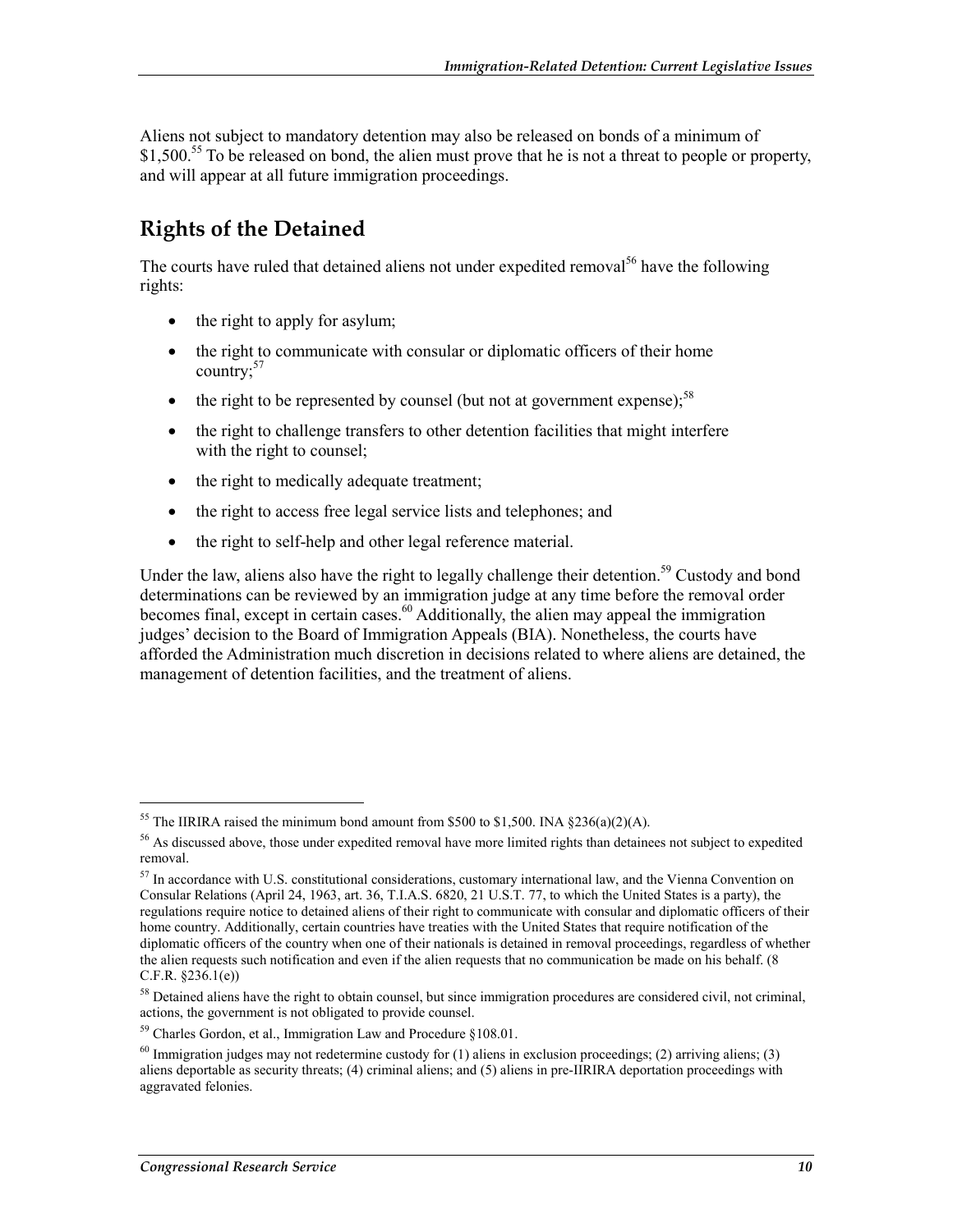#### **Detention Conditions**

Although there is consensus that detainees should be treated humanely, there is no consensus on exactly what the conditions of detention should be.<sup>61</sup> In 2000, the former Immigration and Naturalization Service (INS) created National Detention Standards for aliens in detention, which are published in the Detention Operations Manual. In late 2008, ICE published new Detention Standards in a performance-based format. The standards specify the detention conditions appropriate for immigration detainees. $62$  In most cases, the standards mirror American Correctional Association (ACA) standards, though some of ICE's Detention Standards provide more specificity or are unique to the needs of alien detainees. The Detention Standards, however, do not have the force of law, thus detainees do not have legal recourse for violations of the standards.

Some argue that immigration detention is civil detention and is unlike criminal incapacitation. They contend that despite the differences, the public views immigration detention as identical to criminal incarceration, and that the government wrongly manages both confined populations in the same way.<sup>63</sup> They also note that sheer number and type of detention facilities make it difficult for ICE to ensure that the national detention standards are being followed.<sup>64</sup> In 2009, the Obama Administrated created The Office of Detention Policy and Planning (ODPP) in ICE with the goal of overhauling the current immigration detention system and "designing a detention system that meets the unique needs of ICE's detained population." According to their website: "ODPP will shape the future design, location and standards for civil immigration detention facilities so that ICE no longer relies primarily on existing penal models."<sup>65</sup>

Nonetheless, others contend that detained noncitizens should not receive better treatment than U.S. citizens who are arrested and awaiting trial, noting that aliens are in detention because they

<sup>&</sup>lt;sup>61</sup> For example, some argue that since most detainees do not have criminal records, that they should be housed in lowsecurity settings, such as converted hotels. Others argue that in a prison system, inmates are only allowed to be in lowsecurity settings once they have proven that they are not a risk, and that since immigration detention tends to be shortterm, there is not enough time to evaluate which detainees pose a risk to officers and other detainees. Testimonies of Christopher L. Crane and Donald M. Kerwin, in the U.S. Congress, House Committee on Homeland Security, Subcommittee on Border, Maritime, and Global Counterterrorism, *Moving Toward More Effective Immigration Detention Management*, 111th Cong., 1st sess., December 10, 2009, H.Hrg 111-47 (Washington: GPO, 2011).

 $62$  The standards detail the policies on most aspects of detention including medical care, visitation, recreation, library and telephone access, and disciplinary policy. Immigration and Customs Enforcement, *2008 Operations Manual ICE Performance Based National Detention Standards (PBNDS)*, Washington, DC, 2008, http://www.ice.gov/detentionstandards/2008/.

<sup>&</sup>lt;sup>63</sup> Almost all facilities that house immigration detainees were constructed to be penal institutions. Testimony of Dr. Dora Schriro in the U.S. Congress, House Committee on Homeland Security, Subcommittee on Border, Maritime, and Global Counterterrorism, *Moving Toward More Effective Immigration Detention Management*, 111<sup>th</sup> Cong., 1<sup>st</sup> sess., December 10, 2009, H.Hrg 111-47 (Washington: GPO, 2011).

<sup>&</sup>lt;sup>64</sup> There are more than 250 facilities that house immigration detainees. In addition to ICE owned and operated Service Processing Centers (SPCs), ICE contracts with contract detention facilities (CDFs) that are privately owed and operated, and federal, state and local facilities though Intergovernmental-Service Agreements (IGSAs). Statement of Representative Loretta Sanchez in the U.S. Congress, House Committee on Homeland Security, Subcommittee on Border, Maritime, and Global Counterterrorism, *Moving Toward More Effective Immigration Detention Management*, 111th Cong., 1st sess., December 10, 2009, H.Hrg 111-47 (Washington: GPO, 2011).

<sup>&</sup>lt;sup>65</sup> Immigration and Customs Enforcement, "Office of Detention Policy and Planning," press release, http://www.ice.gov/about/offices/leadership/odpp/.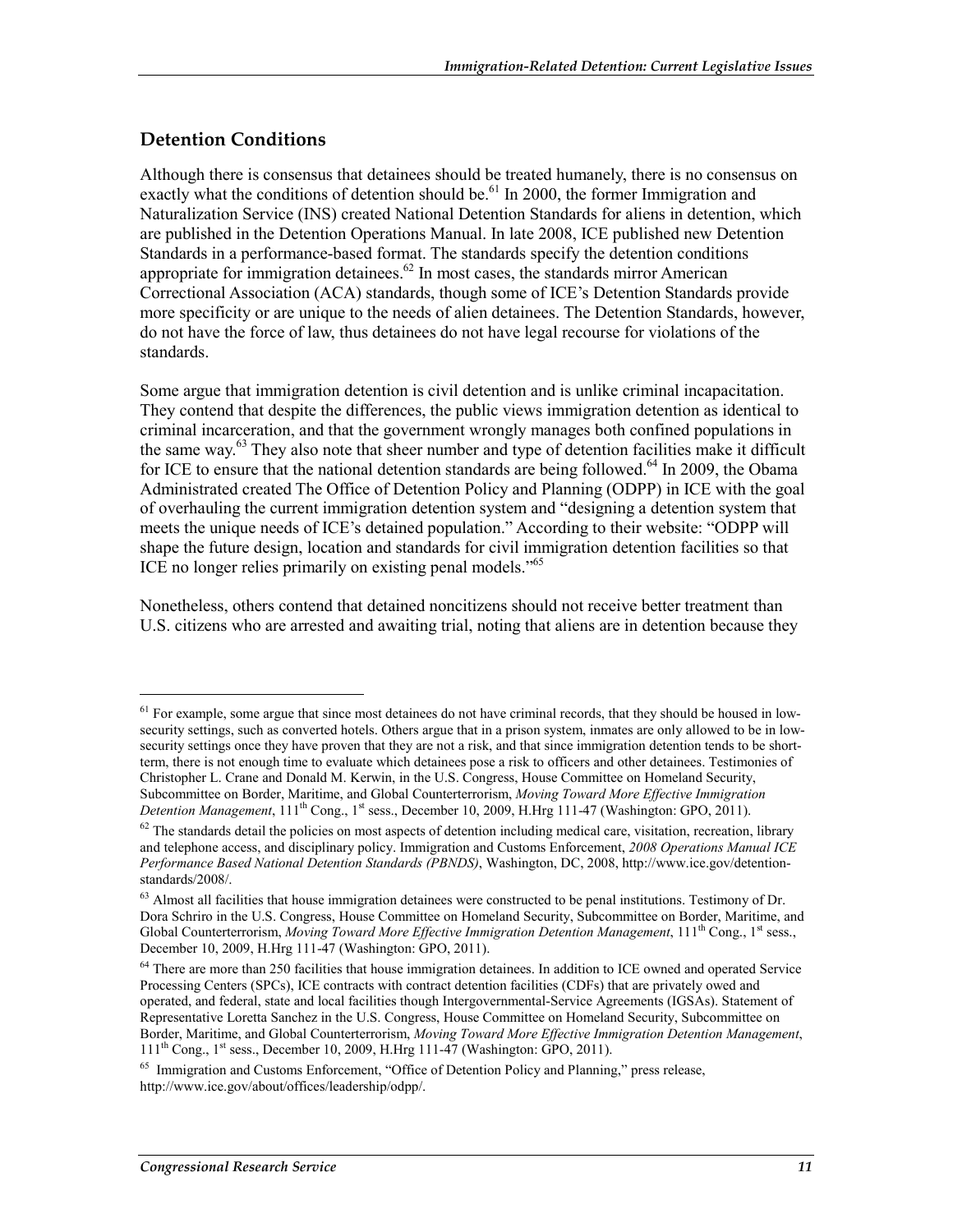have violated U.S. law.<sup>66</sup> In addition, they observe that most noncitizens are only in detention for a short period of time.<sup>67</sup>

## **Detention Statistics**

### **Detention Population**

As **Figure 1** shows, from FY2001 to 2012, the average size of the daily noncitizen detention population increased by more than 50%, from 20,429 in FY2001 to 32,953 in FY2012. During the same time period, the number of funded beds increased from 19,702 to 34,000. The largest increase in the average daily detention population occurred between FY2006 and FY2007, when Congress increased bed space funding from 20,800 to 27,500 beds. In addition, except for two years, between FY2001 and FY2007, the number of funded beds was less than the average daily detention population. Since FY2008, the number of funded beds has exceeded the average daily detention population. Nonetheless, it is clear from **Figure 1** that the average daily detention population is closely tied to the amount of funded bedspace.

ICE detained 363,064 aliens during FY2010. During that year, the average daily detention population was 30,885. Although more than 61% of all detainees were from Mexico, they tended to have short stays in detention and, thus, they accounted for only 36% of detention bed days. The other leading countries for the percentage of detention bed days were El Salvador (11%), Guatemala (10%), and Honduras  $(8\%)$ .<sup>6</sup>

<sup>66</sup> Statement of Representative Mark E. Souder in the U.S. Congress, House Committee on Homeland Security, Subcommittee on Border, Maritime, and Global Counterterrorism, *Moving Toward More Effective Immigration Detention Management*, 111<sup>th</sup> Cong., 1<sup>st</sup> sess., December 10, 2009, H.Hrg 111-47 (Washington: GPO, 2011).

 $^{67}$  In a study from 2009, Dr. Dora Schriro, found that 25% of the detained population was released within a day, 38% within a week, 71% in less than a month, and 95% within four months. Less than 1% of all admissions (approximately 2,100 people) were in detention a year or more. Dr. Dora Schriro, *Immigration Detention Overview and Recommendations*, Department of Homeland Security Immigration and Customs Enforcement, Washington, DC, October 6, 2009.

<sup>68</sup> Department of Homeland Security, Office of Immigration Statistics, *Immigration Enforcement Actions: 2010*, June 2011.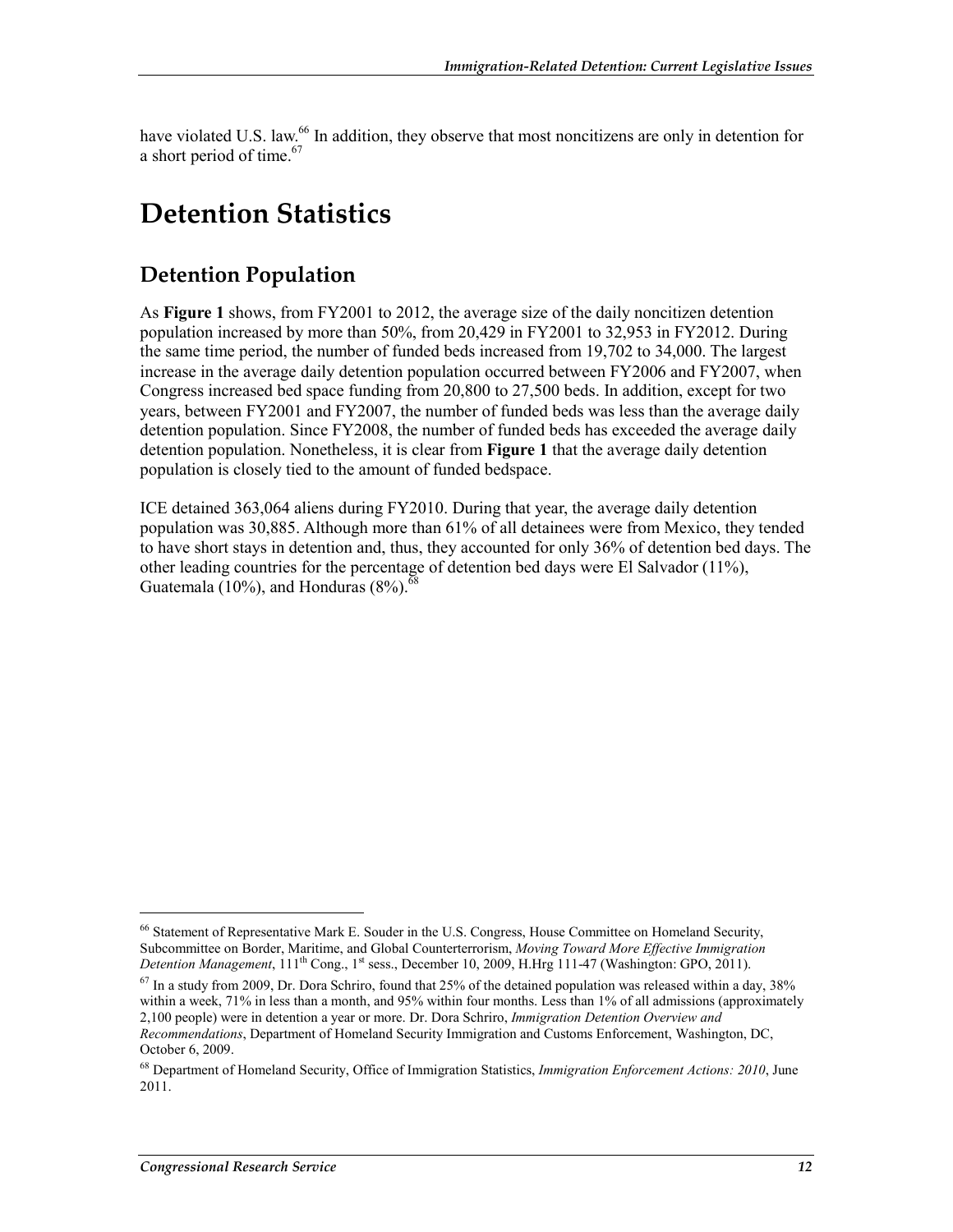

**Figure 1. Daily Detention Population and Funded Bedspace, FY2001-FY2012** 

**Source:** CRS presentation of published and unpublished DHS data.

**Note:** FY2012 is the average daily population in detention through December 13, 2012.

### **Detention Space and Cost**

Some maintain that DHS detains too many people who are not a threat to public safety and that the money spent to detain such people could be better spent on other enforcement priorities.<sup>69</sup> They argue that the increase in the number of classes of aliens subject to mandatory detention has impacted the availability of detention space for lower priority detainees and has also affected ICE's ability to exercise discretion in determining who to detain or release.<sup>70</sup>

Others contend that DHS should be detaining more noncitizens to help effectuate removal but does not have enough detention space to house all those who should be detained. They also argue that detention is necessary to protect public safety, and to deter illegal border crossers and false asylum claims.<sup>71</sup> There are approximately  $480,000$  noncitizens in the United States who have been ordered deported who can not be confirmed to have left the country.<sup>72</sup> A study done by DOJ's Inspector General found that almost 94% of those detained with final orders of removal were deported while only 11% of those not detained who were issued final orders of removal left

<sup>&</sup>lt;sup>69</sup> For examples of this position, see U.S. Congress, House Committee on Homeland Security, Subcommittee on Border, Maritime, and Global Counterterrorism, *Moving Toward More Effective Immigration Detention Management*, 111th Cong., 1st sess., December 10, 2009, H.Hrg 111-47 (Washington: GPO, 2011).

<sup>70</sup> For example see Rep. Bob Filner, Introductory Statement on H.R. 713, *Congressional Record*, February 18, 2011, p. E312.

 $<sup>71</sup>$  For examples of this position, see U.S. Congress, House Committee on Homeland Security, Subcommittee on</sup> Border, Maritime, and Global Counterterrorism, *Moving Toward More Effective Immigration Detention Management*, 111th Cong., 1st sess., December 10, 2009, H.Hrg 111-47 (Washington: GPO, 2011).

<sup>72</sup> Immigration and Customs Enforcement, *Fact Sheet: ICE Fugitive Operations Program*, Washington, DC, November 7, 2011, http://www.ice.gov/news/library/factsheets/fugops.htm.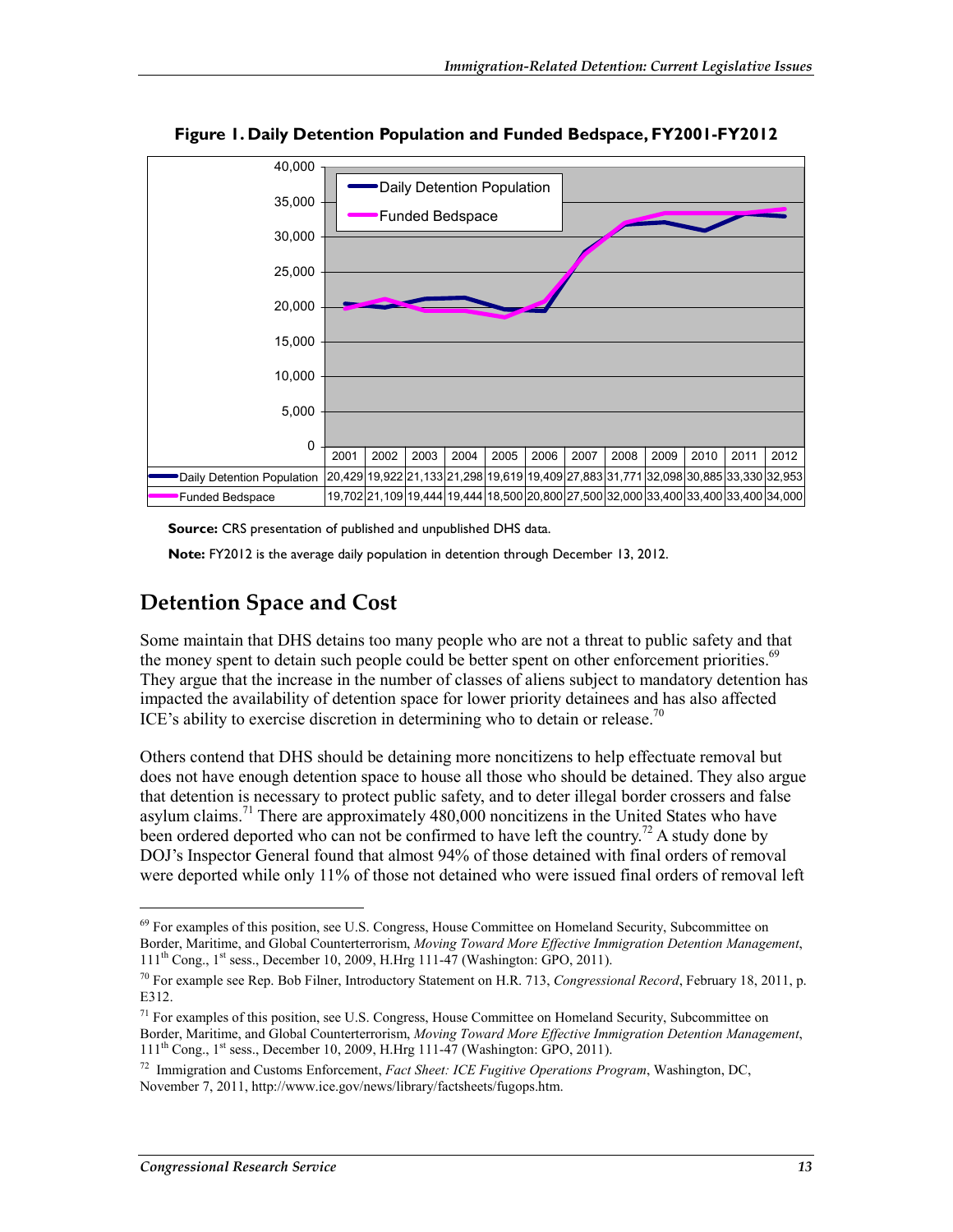the country.<sup>73</sup> In addition, in 2007, then ICE director John Torres testified that 90% of aliens released from detention did not appear for their immigration hearings.<sup>74</sup>

Furthermore, concerns have been raised that decisions on which aliens to release and when to release the aliens may be based on the amount of detention space, not on the merits of individual cases. The amount of space varies by area of the country, and may lead to inequities and disparate policies in different geographic areas.75 In addition, moving detainees between detention facilities, often relocating them to an area far from where they were arrested, has been shown to delay hearings and increase the time a person is in detention, which increases detention costs.<sup>76</sup>

#### **Appropriations for Detention Operations**

The overall increase in the number of noncitizens in DHS detention has also focused attention on cost of detaining noncitizens, especially as Congress tries to balance immigration enforcement priorities and a tight fiscal budget.<sup>77</sup> For FY2011, it cost DHS an average of \$113 a day for each detainee held in detention. This cost does not include transportation or the cost of deporting the alien, and differs by type of detention facility.<sup>78</sup> In comparison, for FY2004, DHS budgeted \$80 a day for each detainee held in detention.<sup>79</sup>

<sup>73</sup> Office of the Inspector General, Department of Justice. *The Immigration and Naturalization Service's Removal of Aliens Issued Final Orders*, Report I-2003-004, February 2003.

<sup>74</sup> U.S. Congress, House Committee on Homeland Security, Subcommittee on Border, Maritime, and Global Counterterrorism, *Crossing the Border Immigrants in Detention*, 110<sup>th</sup> Cong., 1<sup>st</sup> sess., March 15, 2007.

<sup>&</sup>lt;sup>75</sup> The decision does not usually apply to aliens who are under mandatory detention. A high priority detainee may be released to make space for a mandatory detainee. Nonetheless, DHS does have explicit procedures for choosing between two mandatory detainees if there is not enough bed space. Pearson, *INS Detention Guidelines*, p. 1116. For an example of this argument, see U.S. Congress, House Committee on Homeland Security, Subcommittee on Border, Maritime, and Global Counterterrorism, *Moving Toward More Effective Immigration Detention Management*, 111th Cong., 1st sess., December 10, 2009, H.Hrg 111-47 (Washington: GPO, 2011).

<sup>76</sup> Ibid, p. 7.

<sup>77</sup> U.S. Congress, House Committee on Homeland Security, Subcommittee on Border, Maritime, and Global Counterterrorism, *Moving Toward More Effective Immigration Detention Management*, 111<sup>th</sup> Cong., 1<sup>st</sup> sess., December 10, 2009, H.Hrg 111-47 (Washington: GPO, 2011).

 $^{78}$  There are three main types of detention facilities, Service Processing Centers (SPCs) which are owned and operated by DHS, contract detention facilities (CDF) which are privately owned and DHS contracts for detention space, and Inter-governmental Service Agreement (IGSAs) facilities which are operated by local government and DHS contracts for detention space. Daily costs per detainee range from \$117 per day at SPCs, to \$85 at CDFs. Unpublished DHS data obtained from the Bureau of Immigration and Customs Enforcement Office of Congressional Affairs, Department of Homeland Security, December 2, 2011.

<sup>79</sup> Unpublished data obtained from ICE Office of Congressional Affairs, April 8, 2004.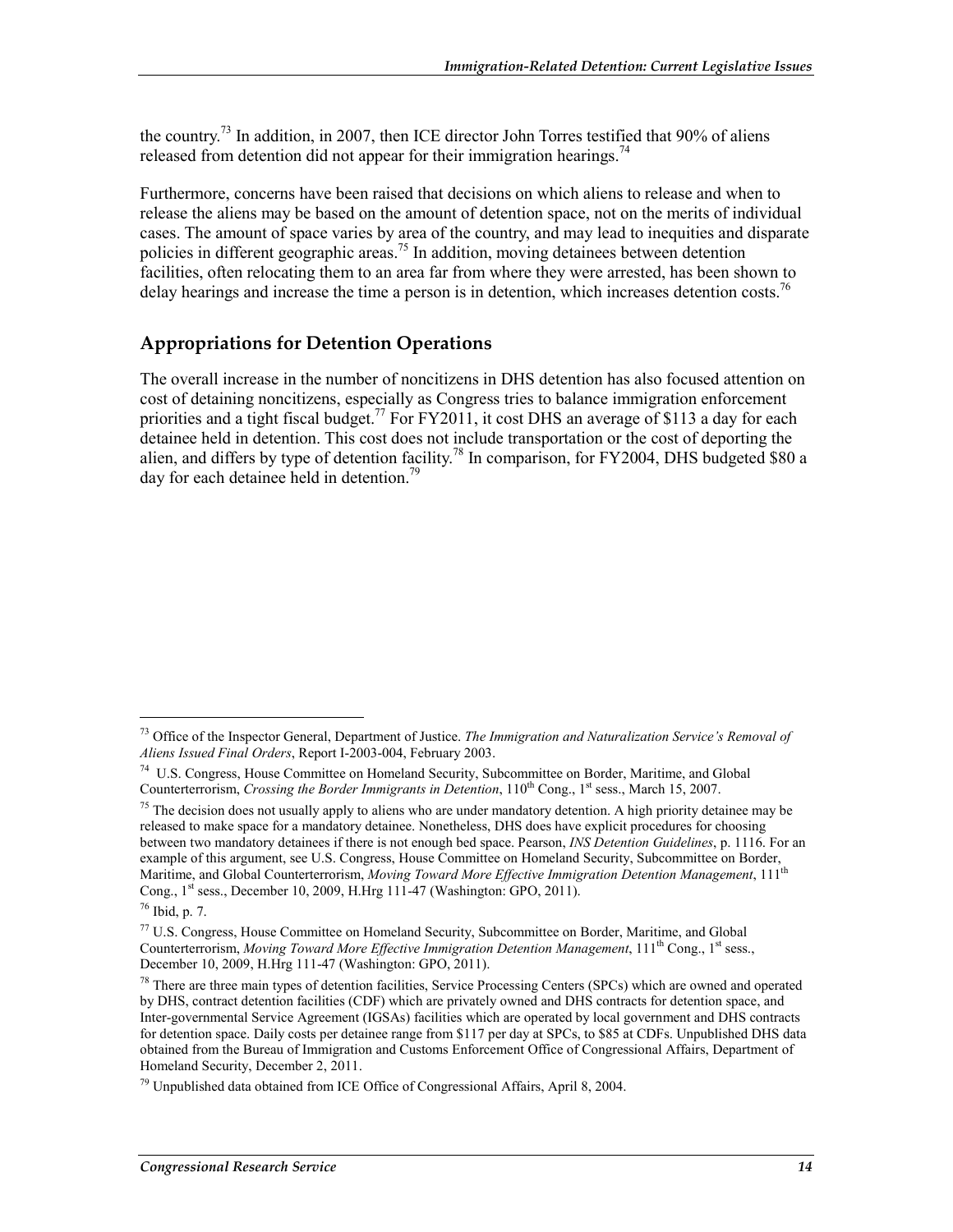| , |                    |                                                                  |                                |  |  |
|---|--------------------|------------------------------------------------------------------|--------------------------------|--|--|
|   | <b>Fiscal Year</b> | <b>Total: Enforcement and Removal</b><br><b>Operations (ERO)</b> | <b>ERO: Custody Operations</b> |  |  |
|   | 2008               | \$2,381                                                          | \$1,647                        |  |  |
|   | 2009a              | \$2,628                                                          | \$1,830                        |  |  |
|   | 2010               | \$2,545                                                          | \$1,771                        |  |  |
|   | 2011               | \$2,571                                                          | \$1,794                        |  |  |
|   | 2012               | \$2,751                                                          | \$2,051                        |  |  |

#### **Table 1. Appropriations for ICE Enforcement and Removal Operations (ERO) and ERO Custody Operations: FY2008-FY2012**

(in millions)

**Source:** CRS analysis of Division D of the Consolidated Appropriations Act, 2012 (P.L. 112-74); Department of Defense and Full-Year Continuing Appropriations Act, 2011 (P.L. 112-10); The Department of Homeland Security Appropriations Act, FY2010 (P.L. 111-83); Division D of the Consolidated Security, Disaster Assistance, and Continuing Appropriations Act, 2009 (P.L. 110-329); and Division E of the Consolidated Appropriations Act, 2008 (P.L. 110-161).

a. In FY2009 no money was appropriated specifically for ICE's Management and Administration (HQ) account, while in all other years money was appropriated for that account. Thus, it is likely that the increase in appropriations from FY2008 to FY2009 was not as large as it appears, while the decline in appropriations for ERO from FY2009 to FY2010 was not a real decline, but a difference in accounting. Overall, in FY2009, ICE received \$4.9 billion in appropriations while in FY2010, Congress appropriated \$5.3 billion to ICE. For a fuller discussion of FY2010 appropriations, see CRS Report R40642, *Homeland Security Department: FY2010 Appropriations*, coordinated by Jennifer E. Lake.

As **Table 1** shows, funding for ICE's detention operations increased between FY2008 and FY2012, even as the fiscal climate has become more constrained. In FY2010 and FY2011, Congress appropriated similar amounts for custody operations, funding 33,400 beds in both years. (See **Figure 1**.) In FY2012, Congress increased the number of beds by 600, and increased funding for custody operations by \$257 million.

#### **Alternatives to Detention**

Due to the cost of detaining aliens, and the fact that many non-detained aliens with final orders of removal do not leave the country, there has been interest in developing alternatives to detention for certain types of aliens who do not require a secure detention setting. On June 21, 2004, ICE began a pilot program for low-risk, non-violent offenders in eight locations.<sup>80</sup> The program, the Intensive Supervision Appearance Program (ISAP), provides less restrictive alternatives to detention, using such tools as electronic monitoring devices (e.g., ankle bracelets), home visits, work visits, and reporting by telephone, to monitor aliens who are out on bond while awaiting hearings during removal proceedings or the appeals process.<sup>81</sup> The Department of Homeland

<sup>80</sup> The locations are San Francisco, California; Denver, Colorado; Miami, Florida; Baltimore, Maryland; St. Paul, Minnesota; Kansas City, Missouri; Portland, Oregon; and Philadelphia, Pennsylvania. An earlier pilot using Electronic Monitoring Devices was conducted in Anchorage, Alaska; Miami, Florida; and Detroit, Michigan.

<sup>&</sup>lt;sup>81</sup> Department of Homeland Security, U.S. Immigration and Customs Enforcement, "Public Security: ICE Unveils New Alternative to Detention," *Inside ICE*, vol. 1, no. 5, June 21, 2004, available at http://www.ice.gov/graphics/news/ newsreleases/insideice/insideice\_062104\_web3.htm.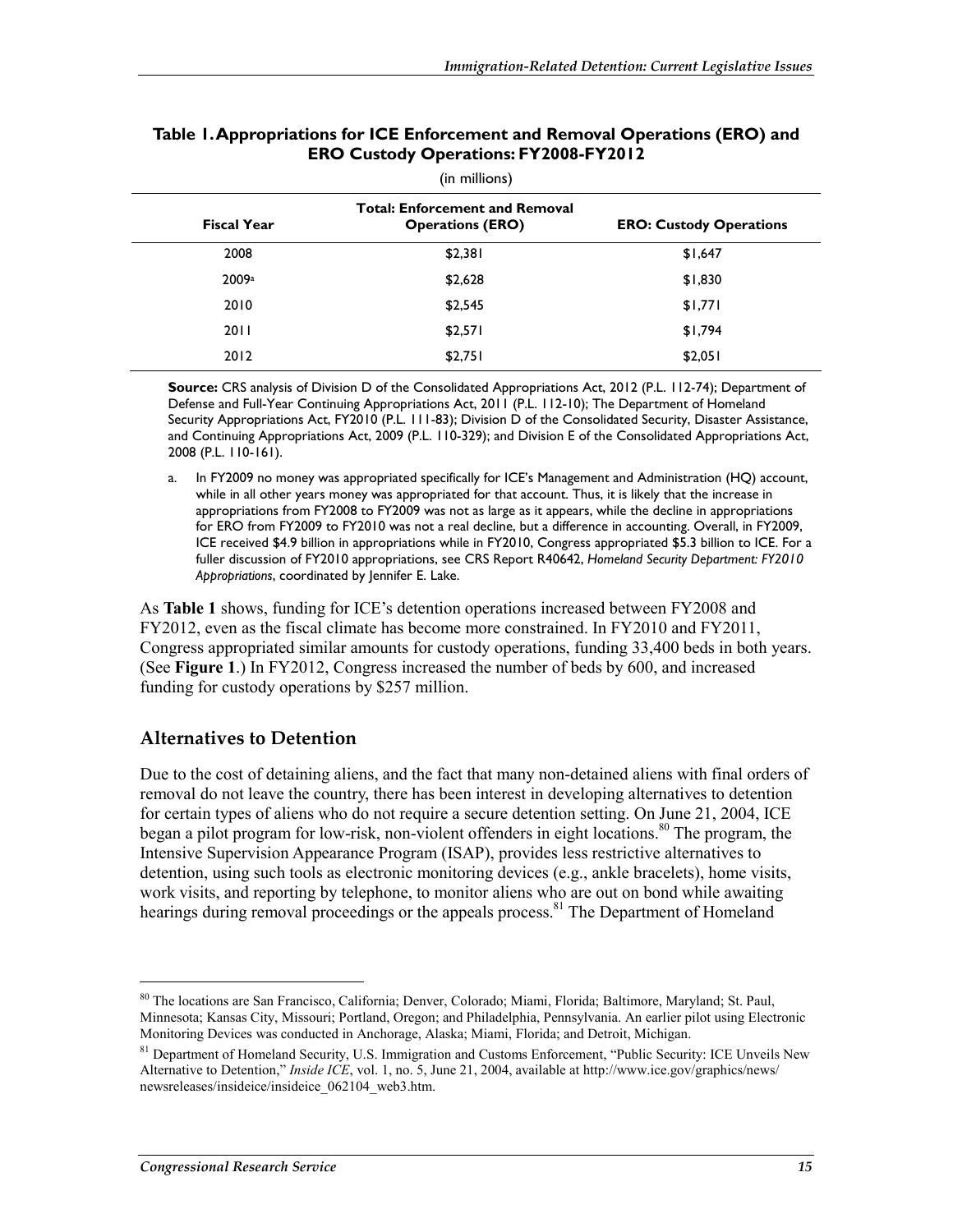Security Appropriations Act for FY2012 appropriated \$72.4 million for alternatives to detention, including the ISAP.<sup>82</sup>

## **Legislation in the 112th Congress**

In the  $112<sup>th</sup>$  Congress, bills have been introduced covering a range of provisions and perspectives concerning the detention of noncitizens. Several bills—including H.R. 100 and H.R. 1274 would mandate that DHS increase the amount of detention space. In addition, other bills (e.g., H.R. 933, S. 1258) would require the propagation of regulations concerning detainee care, and expand the alternatives to detention program. Other proposed legislation, such as H.R. 713, would make changes to the mandatory detention provisions, providing the administration with more discretion on who should be detained. Only one bill, H.R. 1932, has received any Congressional action.

On October 18, 2011, the House Judiciary Committee reported the Keep Our Communities Safe Act of 2011 (H.R. 1932).<sup>83</sup> Among other things, H.R. 1932 would codify and modify the conditions for post-removal order detention. The bill would allow DHS to detain indefinitely, subject to six-month reviews, an alien under orders of removal who cannot be removed if (1) there is a significant likelihood that the alien will be removed in the reasonably foreseeable future; (2) the alien would have been removed but for the alien's refusal to cooperate with the DHS Secretary's identification and removal efforts; (3) the alien has a highly contagious disease that poses a public safety threat; (4) release would have serious adverse foreign policy consequences; (5) release would threaten national security; (6) release would threaten the safety of the community, and the alien has either been convicted of one or more aggravated felonies or other designated crimes or been convicted of one or more crimes of violence and due to a mental condition or personality disorder is likely to engage in future acts of violence; or (7) release would threaten the safety of the community, and the alien has been convicted of at least one aggravated felony. The bill would limit habeas corpus reviews<sup>84</sup> of such detention and related actions or decisions to the U.S. District Court for the District of Columbia. Also, the bill would permit unlimited detention of certain aliens during pending removal proceedings.

Proponents of H.R. 1932 contend that legislation is needed to prevent criminal aliens who can not be removed to their home countries from being released and committing additional crimes.<sup>85</sup>

83 U.S. Congress, House Committee on the Judiciary, Subcommittee on Immigration Policy and Enforcement*, Hearing on H.R.* 1932, the "Keep Our Communities Safe Act of 2011,"  $112^{th}$  Cong.,  $1^{st}$  sess., May 24, 2011, http://judiciary.house.gov/hearings/hear\_05242011.html. U.S. Congress, House Committee on the Judiciary, *Full Committee Markup of H.R. 1932, the "Keep Our Communities Safe Act of 2011,"* 112<sup>th</sup> Cong., 1<sup>st</sup> sess., July 14, 2011, http://judiciary.house.gov/hearings/pdf/7%2014%2011%20HR%201932%20HR%202480%20HR%201002.pdf. U.S. Congress, House Committee on the Judiciary, *Keep Our Communities Safe Act of 2011*, Report to Accompany H.R. 1932, 112<sup>th</sup> Cong., 1<sup>st</sup> sess., October 18, 2011, H.Rept. 112-255.

<sup>82</sup> For more on FY2012 appropriations see, CRS Report R41982, *Homeland Security Department: FY2012 Appropriations*, coordinated by William L. Painter and Jennifer E. Lake.

<sup>&</sup>lt;sup>84</sup> Habeas corpus review is a legal action through which a person's detention is reviewed for legality.

 $85$  At the hearing on H.R. 1932, Chairman Lamar Smith noted that each year since 2008, 4,000 "dangerous criminal immigrants" had been released from immigration detention because they could not be removed. Statement of Chairman Lamar Smith, U.S. Congress, House Committee on the Judiciary, Subcommittee on Immigration Policy and Enforcement, *Hearing on H.R. 1932, the "Keep Our Communities Safe Act of 2011,"* 112<sup>th</sup> Cong., 1<sup>st</sup> sess., May 24, 2011.